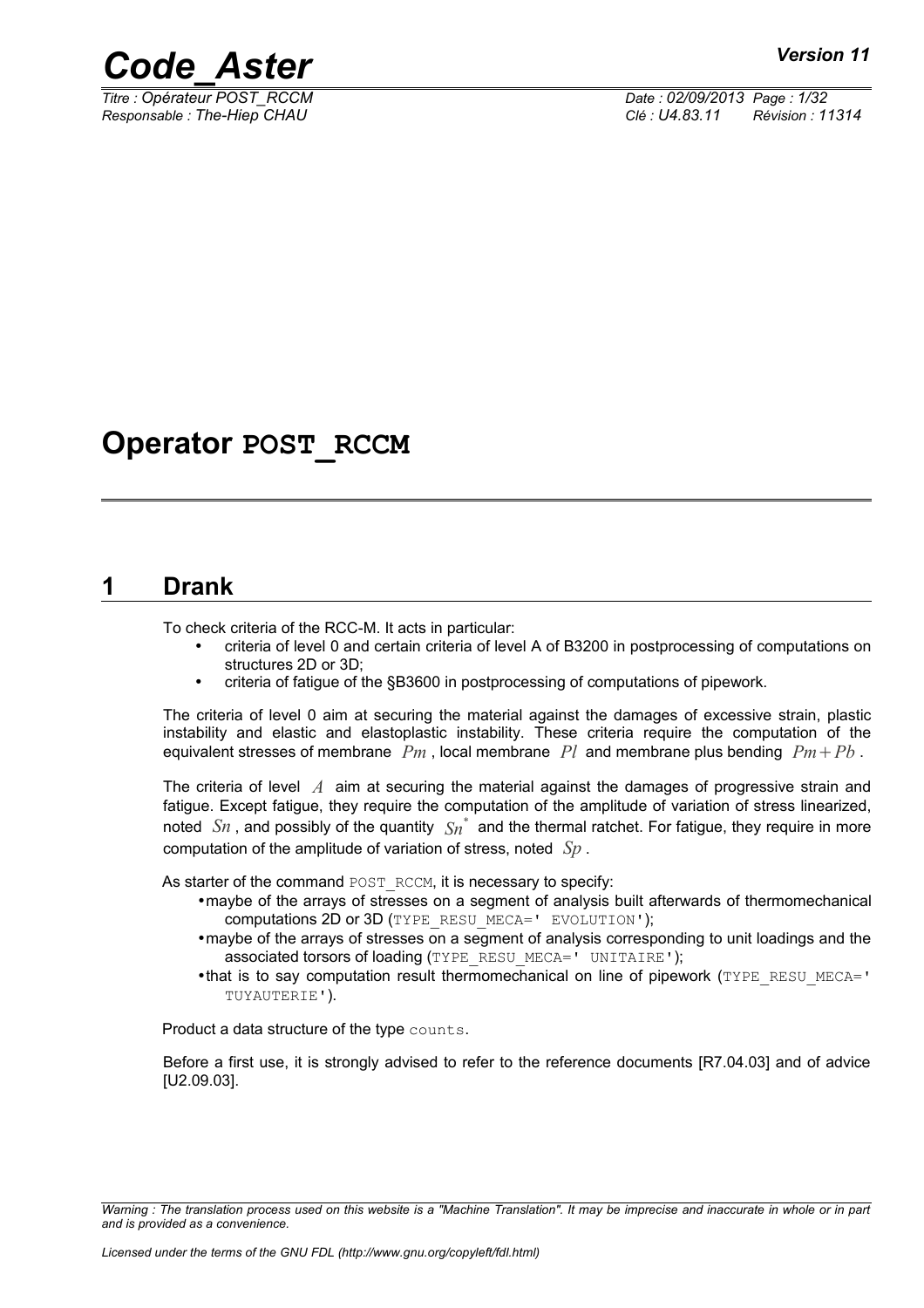# **Code Aster**

Titre : Opérateur POST\_RCCM Responsable: The-Hiep CHAU

Date: 02/09/2013 Page: 2/32 Clé : U4.83.11 Révision : 11314

## **Contents**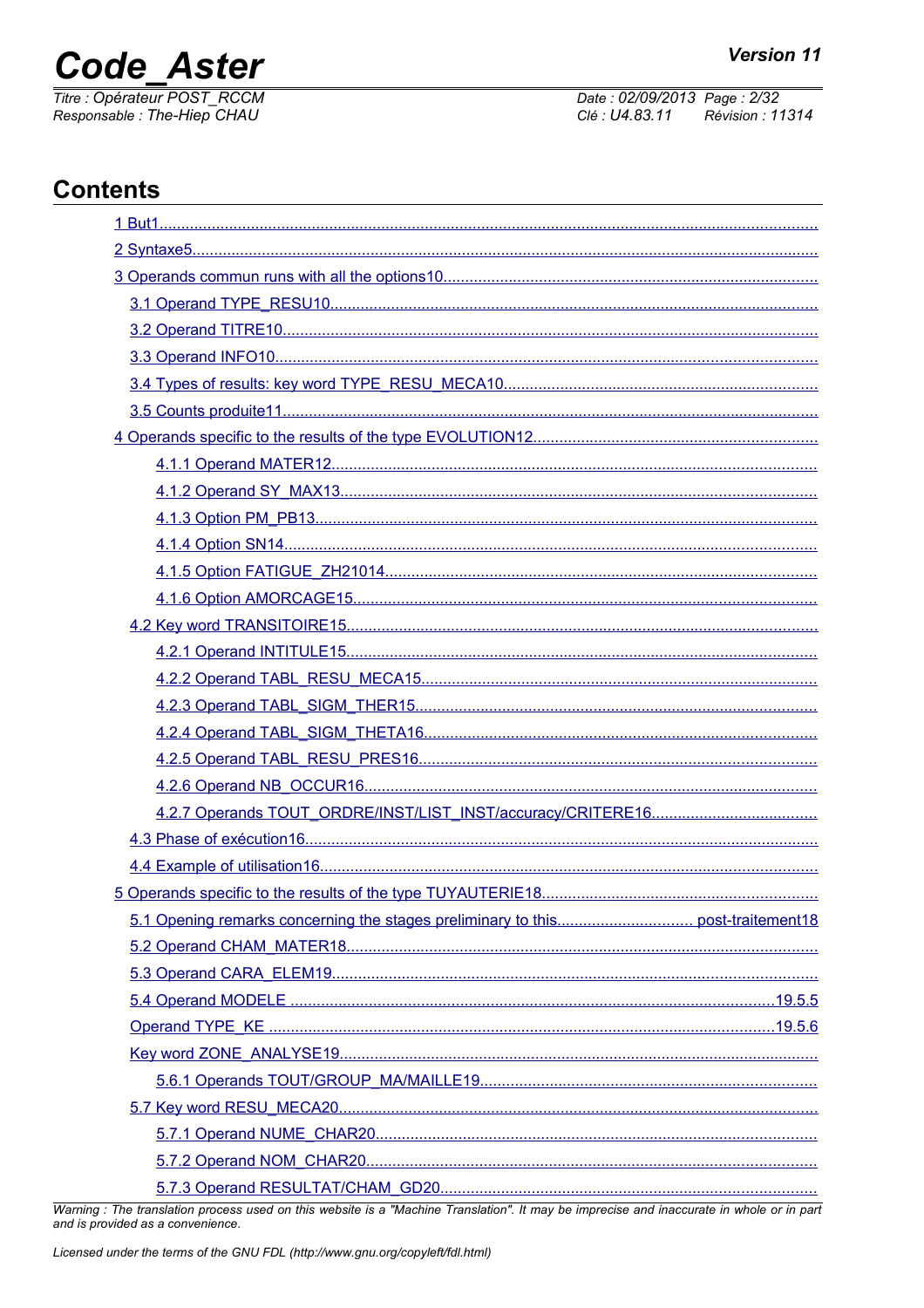## Code\_Aster

| Titre : Opérateur POST_RCCM<br>Responsable : The-Hiep CHAU                                                                                                                                                                                                                                                                                                                           | Date: 02/09/2013 Page: 3/32 | Clé : U4.83.11 Révision : 11314 |
|--------------------------------------------------------------------------------------------------------------------------------------------------------------------------------------------------------------------------------------------------------------------------------------------------------------------------------------------------------------------------------------|-----------------------------|---------------------------------|
|                                                                                                                                                                                                                                                                                                                                                                                      |                             |                                 |
|                                                                                                                                                                                                                                                                                                                                                                                      |                             |                                 |
|                                                                                                                                                                                                                                                                                                                                                                                      |                             |                                 |
|                                                                                                                                                                                                                                                                                                                                                                                      |                             |                                 |
|                                                                                                                                                                                                                                                                                                                                                                                      |                             |                                 |
|                                                                                                                                                                                                                                                                                                                                                                                      |                             |                                 |
| 5.10.1 Operands NUME_SITU/NOM_SITU/NB_OCCUR/NB_CYCL_SEISME/NUME_GROUPE/                                                                                                                                                                                                                                                                                                              |                             |                                 |
|                                                                                                                                                                                                                                                                                                                                                                                      |                             |                                 |
|                                                                                                                                                                                                                                                                                                                                                                                      |                             |                                 |
|                                                                                                                                                                                                                                                                                                                                                                                      |                             |                                 |
|                                                                                                                                                                                                                                                                                                                                                                                      |                             |                                 |
|                                                                                                                                                                                                                                                                                                                                                                                      |                             |                                 |
|                                                                                                                                                                                                                                                                                                                                                                                      |                             |                                 |
|                                                                                                                                                                                                                                                                                                                                                                                      |                             |                                 |
|                                                                                                                                                                                                                                                                                                                                                                                      |                             |                                 |
|                                                                                                                                                                                                                                                                                                                                                                                      |                             |                                 |
|                                                                                                                                                                                                                                                                                                                                                                                      |                             |                                 |
|                                                                                                                                                                                                                                                                                                                                                                                      |                             |                                 |
|                                                                                                                                                                                                                                                                                                                                                                                      |                             |                                 |
|                                                                                                                                                                                                                                                                                                                                                                                      |                             |                                 |
|                                                                                                                                                                                                                                                                                                                                                                                      |                             |                                 |
|                                                                                                                                                                                                                                                                                                                                                                                      |                             |                                 |
|                                                                                                                                                                                                                                                                                                                                                                                      |                             |                                 |
|                                                                                                                                                                                                                                                                                                                                                                                      |                             |                                 |
|                                                                                                                                                                                                                                                                                                                                                                                      |                             |                                 |
|                                                                                                                                                                                                                                                                                                                                                                                      |                             |                                 |
|                                                                                                                                                                                                                                                                                                                                                                                      |                             |                                 |
|                                                                                                                                                                                                                                                                                                                                                                                      |                             |                                 |
|                                                                                                                                                                                                                                                                                                                                                                                      |                             |                                 |
|                                                                                                                                                                                                                                                                                                                                                                                      |                             |                                 |
|                                                                                                                                                                                                                                                                                                                                                                                      |                             |                                 |
|                                                                                                                                                                                                                                                                                                                                                                                      |                             |                                 |
|                                                                                                                                                                                                                                                                                                                                                                                      |                             |                                 |
|                                                                                                                                                                                                                                                                                                                                                                                      |                             |                                 |
|                                                                                                                                                                                                                                                                                                                                                                                      |                             |                                 |
| 6.8.1 Operands NUME_SITU/NOM_SITU/NB_OCCUR/NB_CYCL_SEISME28                                                                                                                                                                                                                                                                                                                          |                             |                                 |
|                                                                                                                                                                                                                                                                                                                                                                                      |                             |                                 |
|                                                                                                                                                                                                                                                                                                                                                                                      |                             |                                 |
|                                                                                                                                                                                                                                                                                                                                                                                      |                             |                                 |
| $\overline{a}$ $\overline{b}$ $\overline{a}$ $\overline{b}$ $\overline{c}$ $\overline{c}$ $\overline{c}$ $\overline{c}$ $\overline{c}$ $\overline{c}$ $\overline{c}$ $\overline{c}$ $\overline{c}$ $\overline{c}$ $\overline{c}$ $\overline{c}$ $\overline{c}$ $\overline{c}$ $\overline{c}$ $\overline{c}$ $\overline{c}$ $\overline{c}$ $\overline{c}$ $\overline{c}$ $\overline{$ |                             |                                 |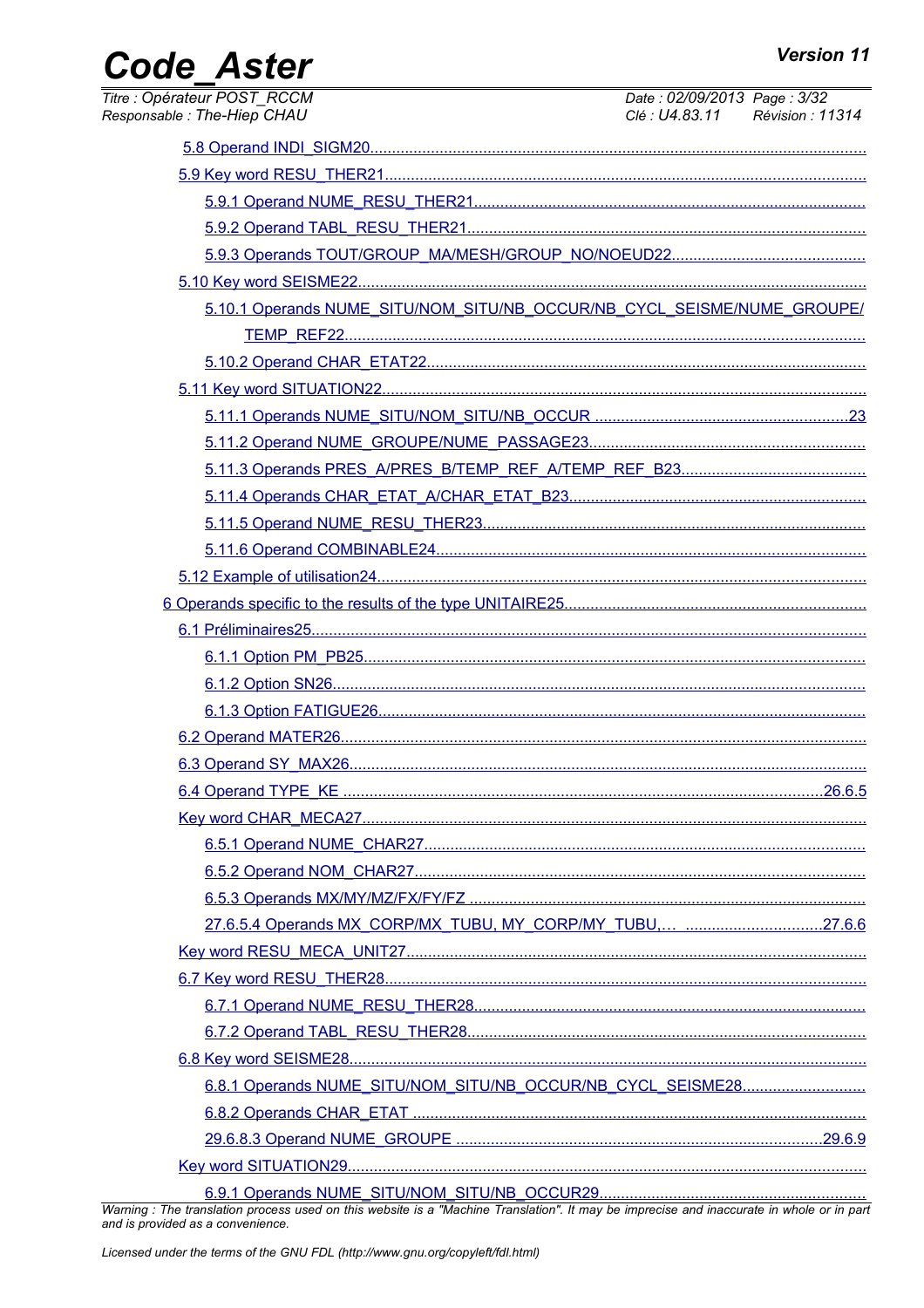| <b>Code Aster</b>           | <b>Version 11</b>               |
|-----------------------------|---------------------------------|
| Titre : Opérateur POST_RCCM | Date: 02/09/2013 Page: 4/32     |
| Responsable: The-Hiep CHAU  | Clé : U4.83.11 Révision : 11314 |
|                             |                                 |
|                             |                                 |
|                             |                                 |
|                             |                                 |
|                             |                                 |
|                             |                                 |
|                             |                                 |
|                             |                                 |
|                             |                                 |
|                             |                                 |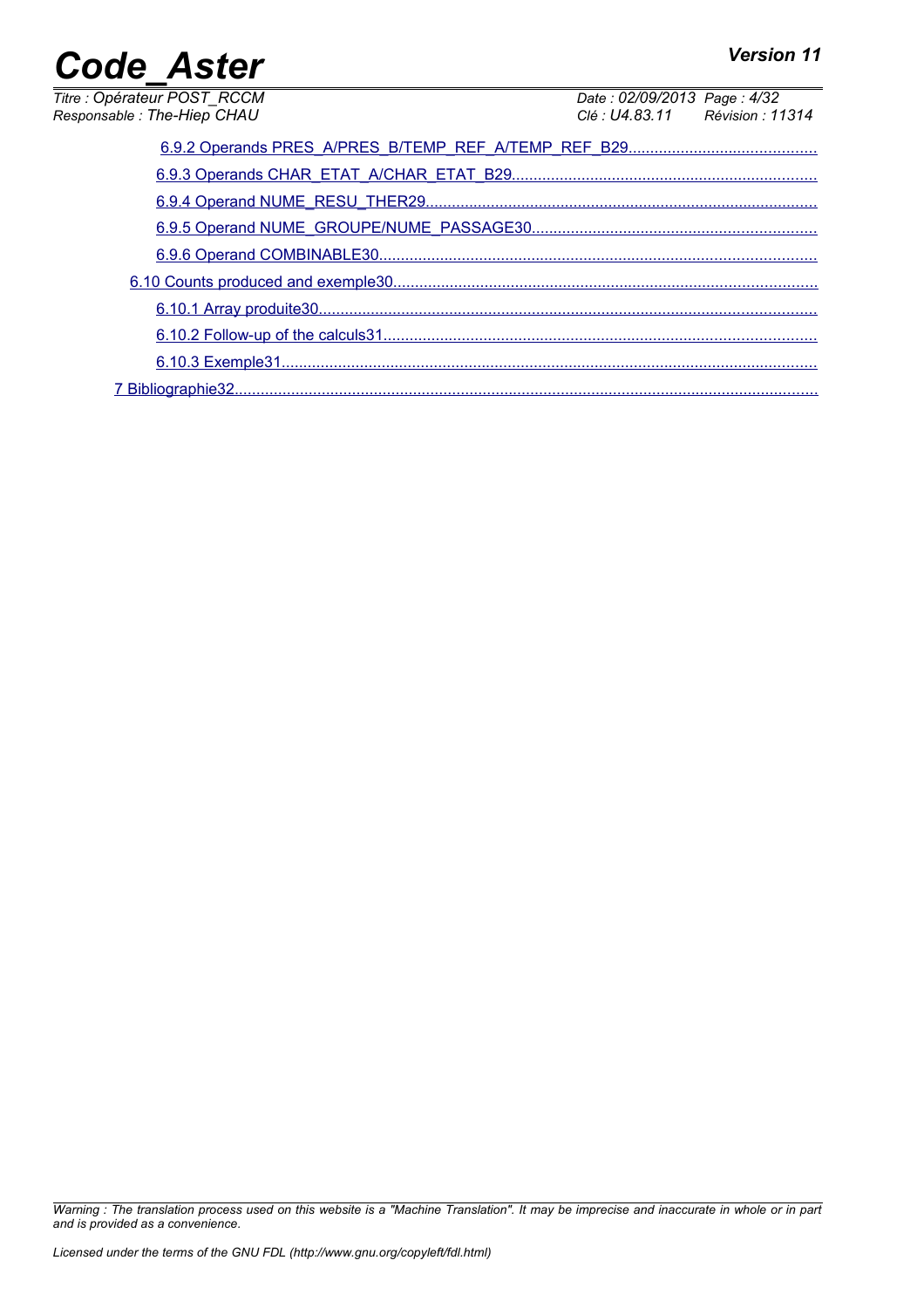*Titre : Opérateur POST\_RCCM Date : 02/09/2013 Page : 5/32 Responsable : The-Hiep CHAU Clé : U4.83.11 Révision : 11314*

### **2 Syntax**

<span id="page-4-0"></span>TABL POST RCCM = POST RCCM (  $\Diamond$ TYPE RESU = "VALE MAX",  $[DEFAULT]$  $/$  "DETAILS",  $\Diamond$ INFO /1 ,  $[DEFAULT]$  $/2$ ◊TITER =titer , [kN] TYPE\_RESU\_MECA = "EVOLUTION", /"UNITAIRE", /"PIPEWORK", # if TYPE RESU MECA = "EVOLUTION"  $\bullet$  OPTION = "PM\_PB",  $/$  "SN", / "FATIGUE\_ZH210", / "AMORCAGE",  $\blacklozenge$ MATER = mat ,  $\blacktriangleright$ ◊ SY\_MAX =symax , [R] ♦ TRANSITOIRE=\_F ( ◊ TABL\_RESU\_MECA=tabmeca , [array] ◊ TABL\_SIGM\_THER=tabth , (array)<br>◊ TABL\_RESU\_PRES=tabpres , (array)  $\sqrt{RESU}$ PRES=tabpres , ◊ TABL\_SIGM\_THETA=tabsigt , [array] ◊ NB\_OCCUR=/nocc , [I] [DEFAULT] ◊/TOUT\_ORDRE=' OUI',  $\overline{\phantom{a}}$  =linst , [1 R] /LIST\_INST =linst , <sup>[listr8]</sup> ◊CRITERE = "RELATIF", [DEFAULT]  $\Diamond$  accuracy = prec, [R] /1.E-6, [DEFAULT] /"ABSOLU", ♦ accuracy =prec , [R]  $\lambda$ 

*Warning : The translation process used on this website is a "Machine Translation". It may be imprecise and inaccurate in whole or in part and is provided as a convenience.*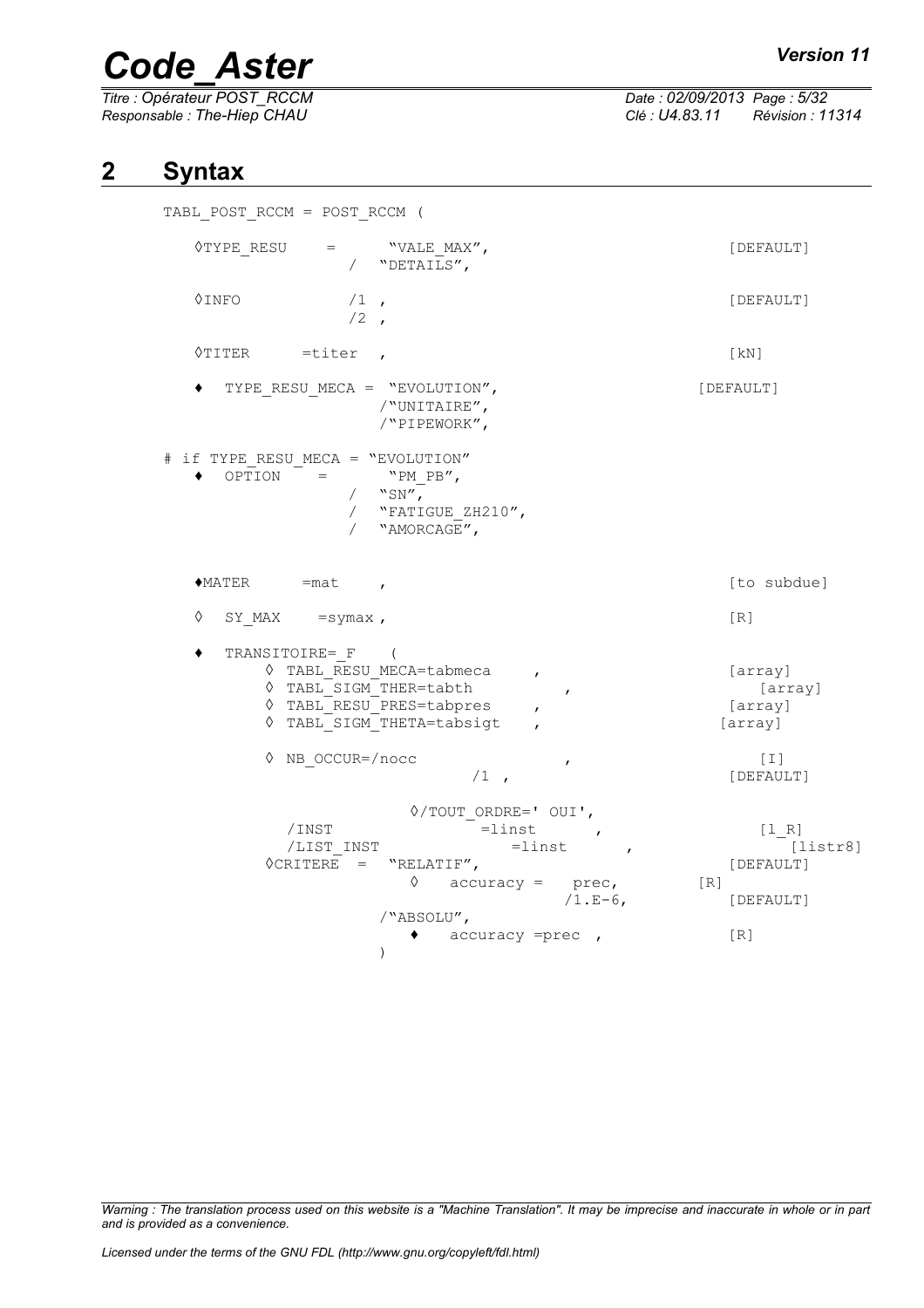| Titre : Opérateur POST_RCCM<br>Responsable : The-Hiep CHAU   | Date: 02/09/2013 Page: 6/32<br>Clé : U4.83.11 Révision : 11314 |
|--------------------------------------------------------------|----------------------------------------------------------------|
| # if TYPE RESU MECA = "UNITAIRE"                             |                                                                |
| OPTION<br>$=$<br>"PM PB",<br>٠<br>"SN",<br>$\sqrt{2}$        |                                                                |
| $\sqrt{2}$<br>"FATIGUE",                                     |                                                                |
| MATER<br>٠<br>$=$ mat<br>$\mathbf{r}$                        | [to subdue]                                                    |
| ♦<br>$SY$ MAX = symax,                                       | [R]                                                            |
| TYPE KE=/<br>"KE MECA",<br>٠<br>/"KE MIXTE"                  | [DEFAULT]                                                      |
| $\sqrt{2}$<br>٠<br>CHAR MECA= F                              |                                                                |
| NUME CHAR=numchar<br>$\mathbf{r}$                            | $[1]$                                                          |
| <b>◊NOM CHAR=nomchar</b><br>$\mathbf{r}$                     | [KN]                                                           |
| $\sqrt{2}$<br>$\bullet$<br>$MX=mx$<br>$\mathbf{r}$           | [R]                                                            |
| MY=my<br>$\mathbf{r}$                                        | [R]                                                            |
| $MZ = mZ$<br>٠<br>$\mathbf{r}$<br>♦                          | [R]                                                            |
| FX=fx<br>$\mathbf{r}$<br>♦                                   | [R]                                                            |
| FY=fy<br>$\pmb{r}$<br>♦<br>$FZ = fz$                         | [R]<br>[R]                                                     |
| $\mathbf{r}$                                                 |                                                                |
| Γ<br>MX CORP=mx<br>٠<br>$\mathbf{r}$<br>◆ MY CORP=my         | [R]<br>[R]                                                     |
| $\pmb{r}$<br>$MZ$ CORPS=mz<br>$\mathbf{r}$                   | [R]                                                            |
| $\Diamond$ FX CORPS= $f$ x                                   | [R]                                                            |
| ♦<br>FY CORP=fy<br>$\mathbf{r}$                              | [R]                                                            |
| $\Diamond$ FZ CORPS=fz<br>$\pmb{r}$                          | [R]                                                            |
| MX TUBU=mx<br>$\mathbf{r}$                                   | [R]                                                            |
| MY TUBU=my<br>$\mathbf{r}$                                   | [R]                                                            |
| MZ TUBU=mz<br>٠<br>$\mathbf{r}$                              | [R]                                                            |
| ♦<br>FX TUBU=fx<br>$\mathbf{r}$                              | [R]                                                            |
| ♦<br>FY TUBU=fy<br>$\mathbf{r}$                              | [R]                                                            |
| ♦<br>FZ TUBU=fz<br>$\mathbf{r}$                              | [R]                                                            |
| $\,$ ,                                                       |                                                                |
| RESU MECA UNIT= F                                            |                                                                |
| TABL MX=tabsigmx<br>$\pmb{r}$                                | [array]                                                        |
| TABL MY=tabsigmy<br>$\mathbf{r}$                             | [array]                                                        |
| TABL MZ=tabsigmz<br>$\pmb{r}$                                | [array]                                                        |
| ♦<br>TABL FX=tabsigfx<br>ı                                   | [array]                                                        |
| ♦<br>TABL FY=tabsigfy<br>$\mathbf{r}$                        | [array]                                                        |
| ♦<br>TABL FZ=tabsigfz<br>٠                                   | [array]                                                        |
| TABL PRES=tabsigpr<br>$\mathbf{r}$                           | [array]                                                        |
| TABL MX CORP=tabsigmx<br>$\sqrt{2}$<br>$\mathbf{r}$          | [array]                                                        |
| TABL MY CORP=tabsigmy<br>$\mathbf{r}$                        | [array]                                                        |
| TABL MZ CORP=tabsigmz<br>$\mathbf{r}$                        | [array]                                                        |
| ♦<br>TABL FX CORP=tabsigfx                                   | [array]                                                        |
| $\Diamond$<br>TABL FY CORP=tabsigfy                          | [array]                                                        |
| $\Diamond$<br>TABL FZ CORP=tabsigfz<br>TABL MX TUBU=tabsigmx | [array]                                                        |
| TABL MY TUBU=tabsigmy                                        | [array]<br>[array]                                             |
| TABL MZ TUBU=tabsigmz<br>٠                                   | [array]                                                        |
| ♦<br>TABL FX TUBU=tabsigfx                                   | [array]                                                        |
| ♦<br>TABL FY TUBU=tabsigfy                                   | [array]                                                        |
| ♦<br>TABL FZ TUBU=tabsigfz<br>$\mathbf{r}$                   | [array]                                                        |
| ◆TABL PRES=tabsigpr<br>$\mathbf{r}$                          | [array]                                                        |
| $\,$ ,                                                       |                                                                |
| ♦<br>RESU THER= F (                                          |                                                                |
| NUME RESU THER=numtran                                       | [T]                                                            |
| TABL RESU THER=table                                         | [array]                                                        |
| $\,$ ,                                                       |                                                                |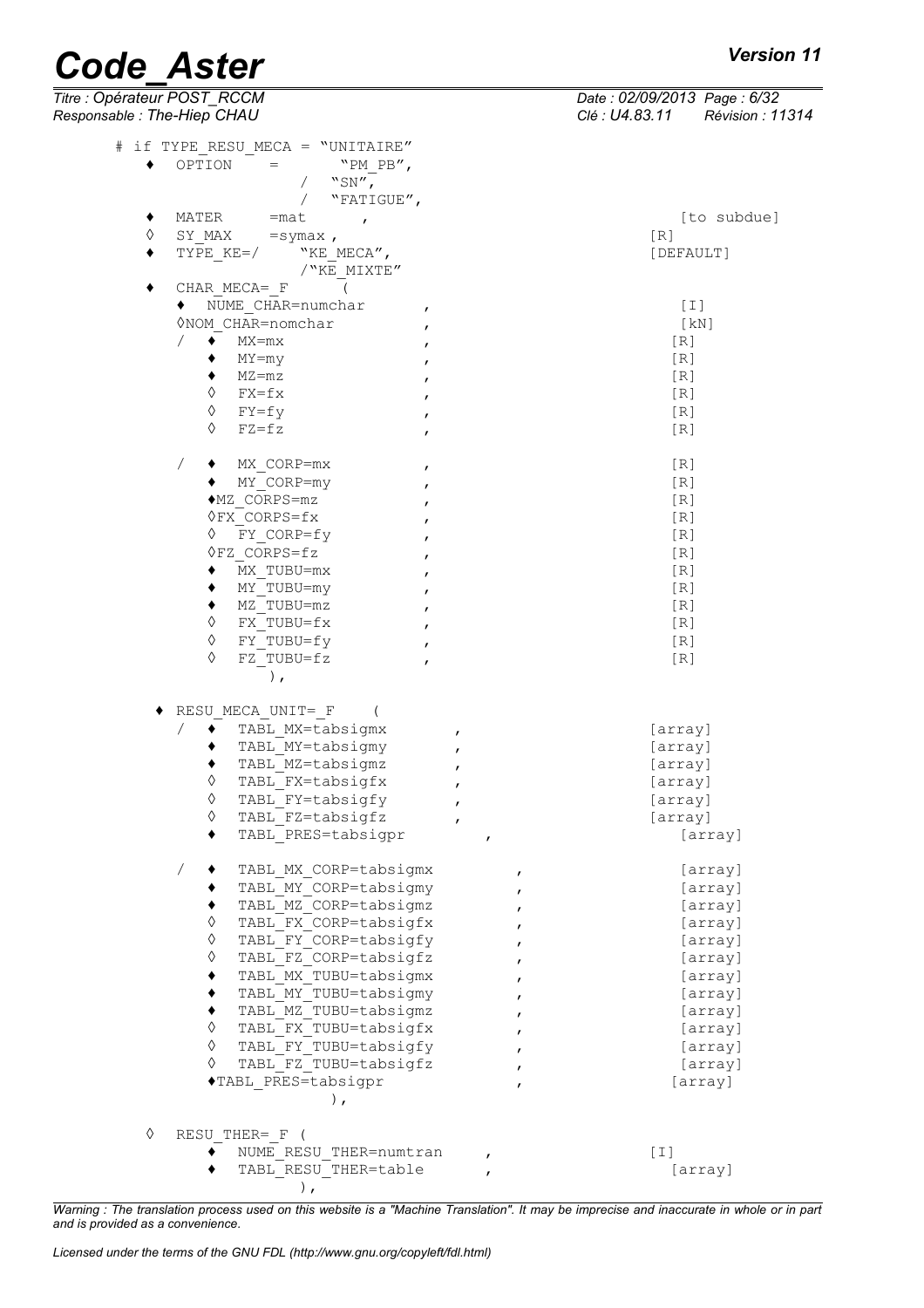$\overline{T}$ itre : Opérateur POST\_RCCM *Responsable : The-Hiep CHAU Clé : U4.83.11 Révision : 11314*

| Date: 02/09/2013 Page: 7/32 |                         |
|-----------------------------|-------------------------|
| Clé : U4.83.11              | <b>Révision : 11314</b> |

| ♦ | SEISME= F (                             |                                          |                    |
|---|-----------------------------------------|------------------------------------------|--------------------|
|   | ◆ NUME SITU=numsitu                     |                                          | $[1]$              |
|   | ONOM SITU=nomsitu                       |                                          | [kN]               |
|   | NB OCCUR=nbocc                          |                                          | [T]                |
|   | NB CYCL SEISME=nbsss                    |                                          | $[1]$              |
|   | NUME GROUPE=numgroup                    |                                          | $[\;1\;]$          |
|   | CHAR ETAT=                              | (list num char meca), $[L I]$            |                    |
|   | $\lambda$ ,                             |                                          |                    |
|   |                                         |                                          |                    |
|   | SITUATION= F (                          |                                          |                    |
|   | ◆ NUME SITU=numsitu                     |                                          | $[1]$              |
|   | ONOM SITU=nomsitu                       |                                          | [kN]               |
|   | NB OCCUR=nbocc ,                        |                                          | $[1]$              |
|   | ◆ NUME GROUPE=numgroup                  |                                          | [T]                |
|   | $\Diamond$ NUME PASSAGE= $(num1, num2)$ |                                          | [L I]              |
|   | $\Diamond$ COMBINABLE=/ "OUI',          |                                          | [DEFAULT]          |
|   |                                         | $/$ "NON",                               | $\lceil kN \rceil$ |
|   | ◆PRES A=pressa                          |                                          | [R]                |
|   | PRES B=pressb                           | $\mathbf{r}$                             | [R]                |
|   | TEMP REF A=tempa<br>♦                   | $\mathbf{r}$                             | [R]                |
|   | TEMP REF B=tempb<br>♦                   |                                          | $\lceil R \rceil$  |
|   |                                         | CHAR ETAT A= (list num char meca), [L I] |                    |
|   |                                         | CHAR ETAT B= (list num char meca), [L I] |                    |
|   | NUME RESU THER=liste num tran<br>♦      |                                          | $[L \  \, 1]$      |
|   |                                         |                                          |                    |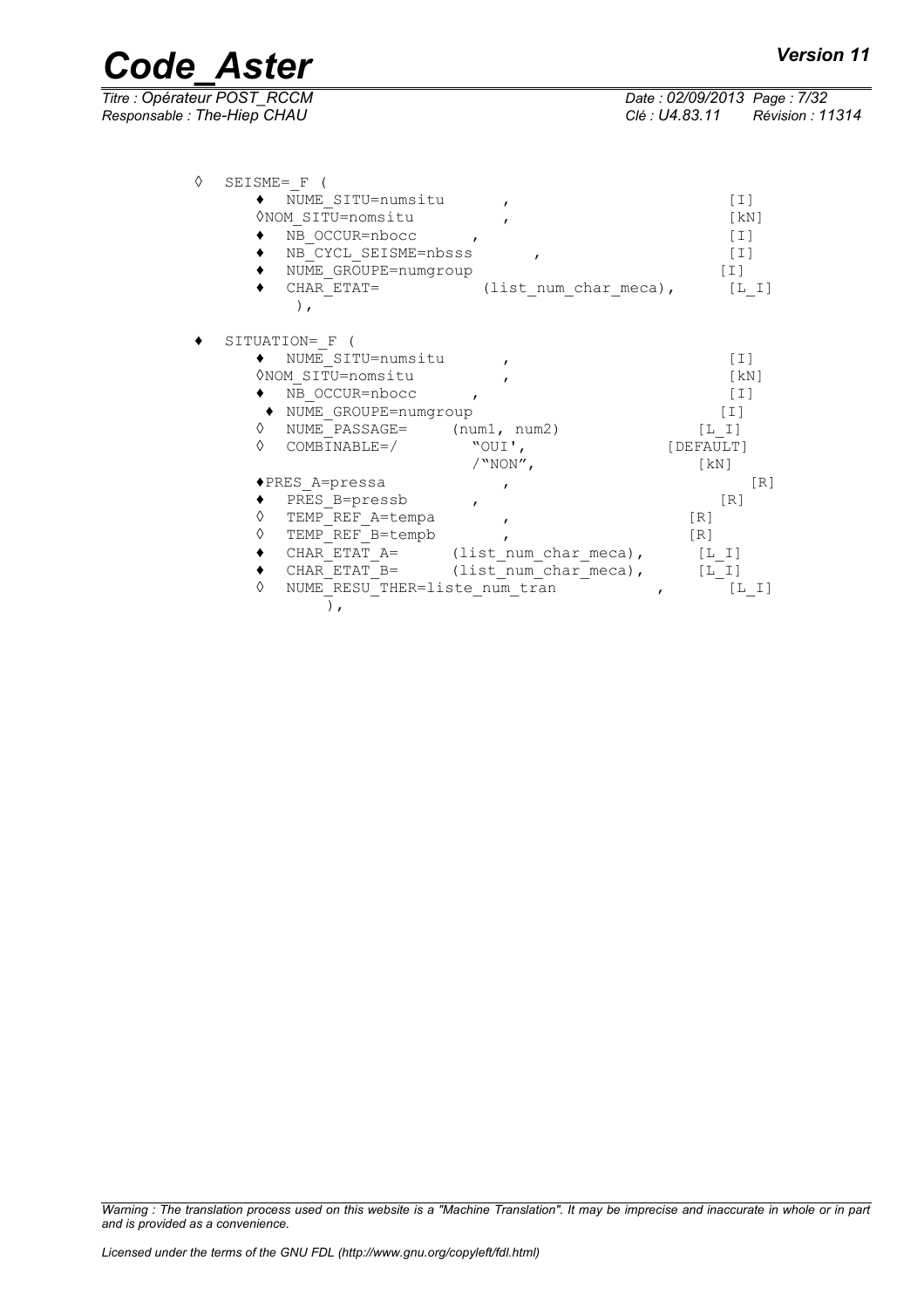*Titre : Opérateur POST\_RCCM Date : 02/09/2013 Page : 8/32 Responsable : The-Hiep CHAU Clé : U4.83.11 Révision : 11314* # if TYPE\_RESU\_MECA= "PIPEWORK"  $\overline{\bullet}$ OPTION=  $\overline{\bullet}$  "TIRES", ♦ MODELE=modele , [model] ♦ZONE\_ANALYZE=\_F ( ◊/ TOUT=' OUI', [DEFAULT] /GROUP MA=gma1 , the set of set of set of set of set of set of set of set of set of set of set of set of set o  $/MAILLE = ma1$  ,  $[mesh]$ will ♦CARA\_ELEM=cara , [cara\_elem] ♦TYPE\_QUE=/ "KE\_MECA", [DEFAULT] /"KE\_MIXTE" ♦CHAM\_MATER=chmat , [cham\_mater]  $\blacklozenge$ RESU MECA= F ( ◆ NUME CHAR=numchar , (I) ◊NOM\_CHAR=nomchar , [kN] ♦/RESULTAT=resu , / [evol\_elas] / [evol\_noli]  $\rightarrow$  /TOUT ORDRE = ' OUI', /NUME\_ORDRE =lordre , [l\_I]  $/INST$  = linst ,  $-[1 R]$  $/NOEUD$  CMP =lnoecmp ,  $[1 K16]$ # If INST: ◊ CRITERE = "RELATIF", [DEFAULT]  $\Diamond$  accuracy = prec,  $[R]$  $/1.E-6$ , [DEFAULT] /"ABSOLU",  $accuracy = prec$ ,  $[R]$ ♦NOM\_CHAM=/ "EFGE\_ELNO", /  $"SIEF$   $ELNO''$ ,  $/CHAM$  GD  $=$ chameffo ,  $[$ chamelem]  $\overline{\phantom{a}}$ ♦INDI\_SIGM=\_F (  $\texttt{0} \texttt{0} = \texttt{0} \tag{DEFAULT}$  $\sqrt{c1}$ , [R]  $\sqrt{C2}$   $\sqrt{C2}$ ,  $\sqrt{C2}$ ,  $\sqrt{R}$  [DEFAULT]  $\frac{1}{2}$ , 0.5,  $\sqrt{C3}$ =/ 0.5, [DEFAULT]  $/c3$ ,  $\Diamond$  K1=/  $1.$ , [DEFAULT]  $/k1$ ,  $[R]$  $\Diamond$  K2=/ 1., [DEFAULT] /k2, [R] ◊ K3=/ 1. , [DEFAULT] /k3,<br>' OUI'. [DEE  $\bullet$ / TOUT = ' OUI', [DEFAULT] /GROUP\_MA=gma1 , [groupma] /MAILLE=ma1 , [mesh] ◊ /GROUP\_NO=gno1 , [groupno] /NOEUD=no1 ,<br>TYPE ELEM STANDARD=/ "DRO", [node]  $\Diamond$  TYPE ELEM STANDARD=/ /"NECK", /"TRN",  $/$ "TEE", )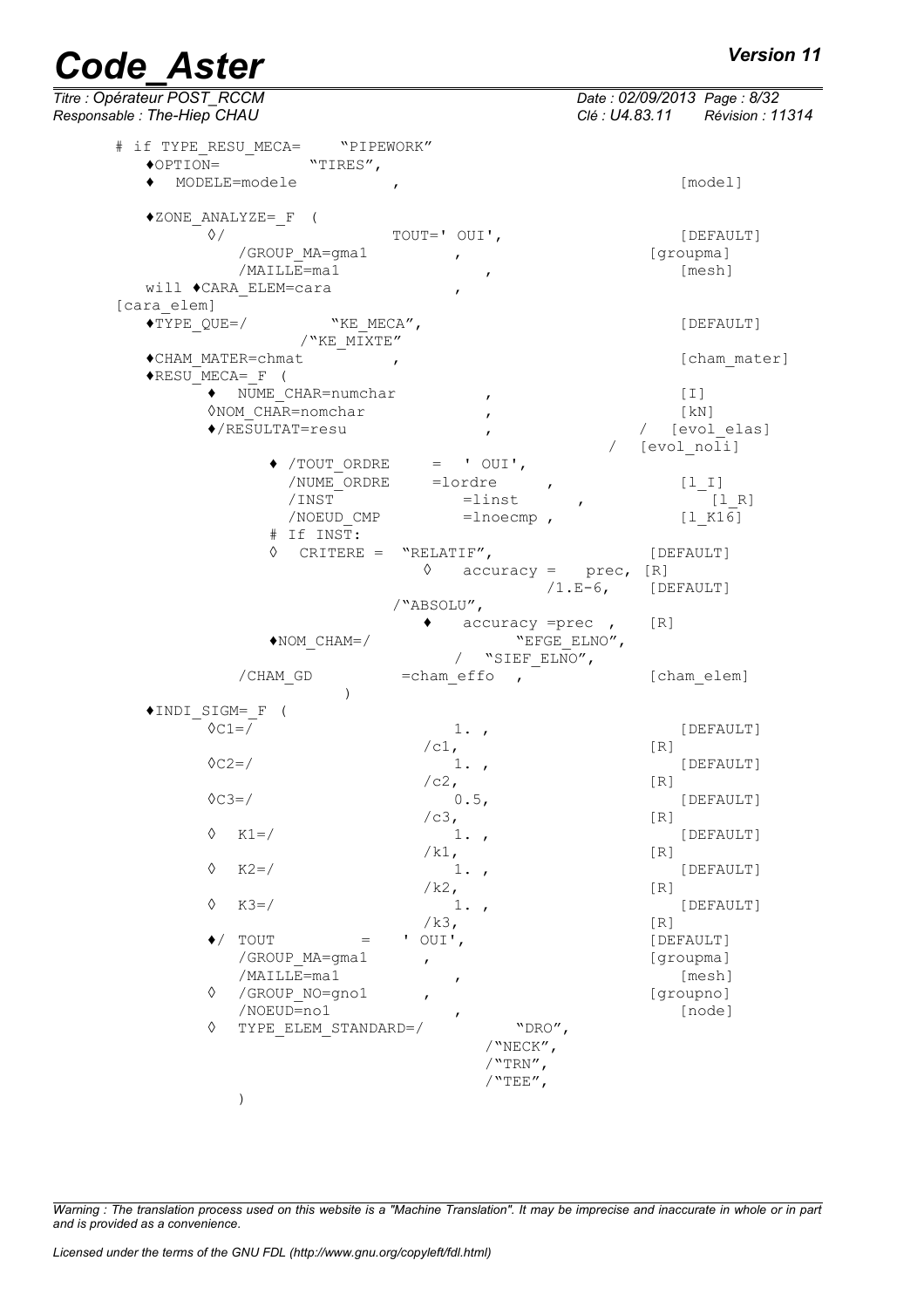| <b>Code Aster</b> | <b>Version 11</b> |
|-------------------|-------------------|
|-------------------|-------------------|

| Titre : Opérateur POST_RCCM<br>Responsable : The-Hiep CHAU                                                                                                                                                                                                                                                                                                                                                                                                                                                                                                                                                                                                                                                   | Date: 02/09/2013 Page: 9/32<br>Clé : U4.83.11 Révision : 11314                 |
|--------------------------------------------------------------------------------------------------------------------------------------------------------------------------------------------------------------------------------------------------------------------------------------------------------------------------------------------------------------------------------------------------------------------------------------------------------------------------------------------------------------------------------------------------------------------------------------------------------------------------------------------------------------------------------------------------------------|--------------------------------------------------------------------------------|
| ♦<br>RESU THER= F (<br>NUME RESU THER=numtran<br>TABL RESU THER=table<br>[tabl post releve]                                                                                                                                                                                                                                                                                                                                                                                                                                                                                                                                                                                                                  | $[1]$                                                                          |
| ◆TABL MOYE THER=table<br>$\mathbf{r}$<br>[tabl post releve]<br>$\blacklozenge$ / TOUT<br>' $OUT'$ ,<br>$=$<br>/GROUP MA=gma1<br>/MAILLE=ma1<br>$\mathbf{r}$                                                                                                                                                                                                                                                                                                                                                                                                                                                                                                                                                  | [DEFAULT]<br>[groupma]<br>[mesh]                                               |
| ♦<br>/GROUP NO=gno1<br>/NOEUD=no1<br>$\lambda$                                                                                                                                                                                                                                                                                                                                                                                                                                                                                                                                                                                                                                                               | [groupno]<br>[node]                                                            |
| $\Diamond$ SEISME= $_F$<br>NUME SITU=numsitu<br>ONOM SITU=nomsitu<br>NB_OCCUR=nbocc<br>٠<br>NB CYCL SEISME=nbsss<br>NUME GROUPE=numgroup<br>$CHAR$ $ETAT=$<br>٠<br>(list num char meca),<br>♦<br>TEMP REF= tref,                                                                                                                                                                                                                                                                                                                                                                                                                                                                                             | $[1]$<br>[KN]<br>$[1]$<br>$[1]$<br>$[1]$<br>[L I]<br>[R]                       |
| SITUATION= F (<br>NUME SITU=numsitu<br>$\bullet$<br>ONOM SITU=nomsitu<br>NB OCCUR=nbocc<br>$\mathbf{r}$<br>NUME GROUPE=numgroup<br>$\bullet$<br>NUME PASSAGE= (num1, num2),<br>♦<br>♦<br>$\texttt{COMBINABLE} = \texttt{\texttt{\texttt{\char'130}}\xspace} \qquad \texttt{\texttt{\texttt{\char'130}}\xspace} \texttt{\texttt{\char'130}} \qquad \texttt{\texttt{\char'130}} \qquad \texttt{\texttt{\char'130}} \qquad \texttt{\texttt{\char'130}} \qquad \texttt{\texttt{\char'130}} \qquad \texttt{\texttt{\char'130}} \qquad \texttt{\texttt{\char'130}} \qquad \texttt{\texttt{\char'130}} \qquad \texttt{\texttt{\char'130}} \qquad \texttt{\texttt{\char'130}} \qquad \texttt{\char'23$<br>$/$ "NON", | $[1]$<br>[KN]<br>$[1]$<br>$[1]$<br>$[1]$<br>[DEFAULT]<br>[KN]                  |
| ◆PRES A=pressa<br>PRES B=pressb<br>$\bullet$<br>$\mathbf{r}$<br>♦<br>TEMP REF A=tempa<br>$\mathbf{r}$<br>♦<br>TEMP REF B=tempb<br>CHAR ETAT $A =$ (list num char meca),<br>$\bullet$ CHAR_ETAT B=<br>(list num char meca),<br>NUME RESU THER=liste num tran<br>♦<br>$\lambda$                                                                                                                                                                                                                                                                                                                                                                                                                                | [R]<br>[R]<br>[R]<br>[R]<br>$[L \tI]$<br>$[\ L\_I\ ]$<br>[L I]<br>$\mathbf{r}$ |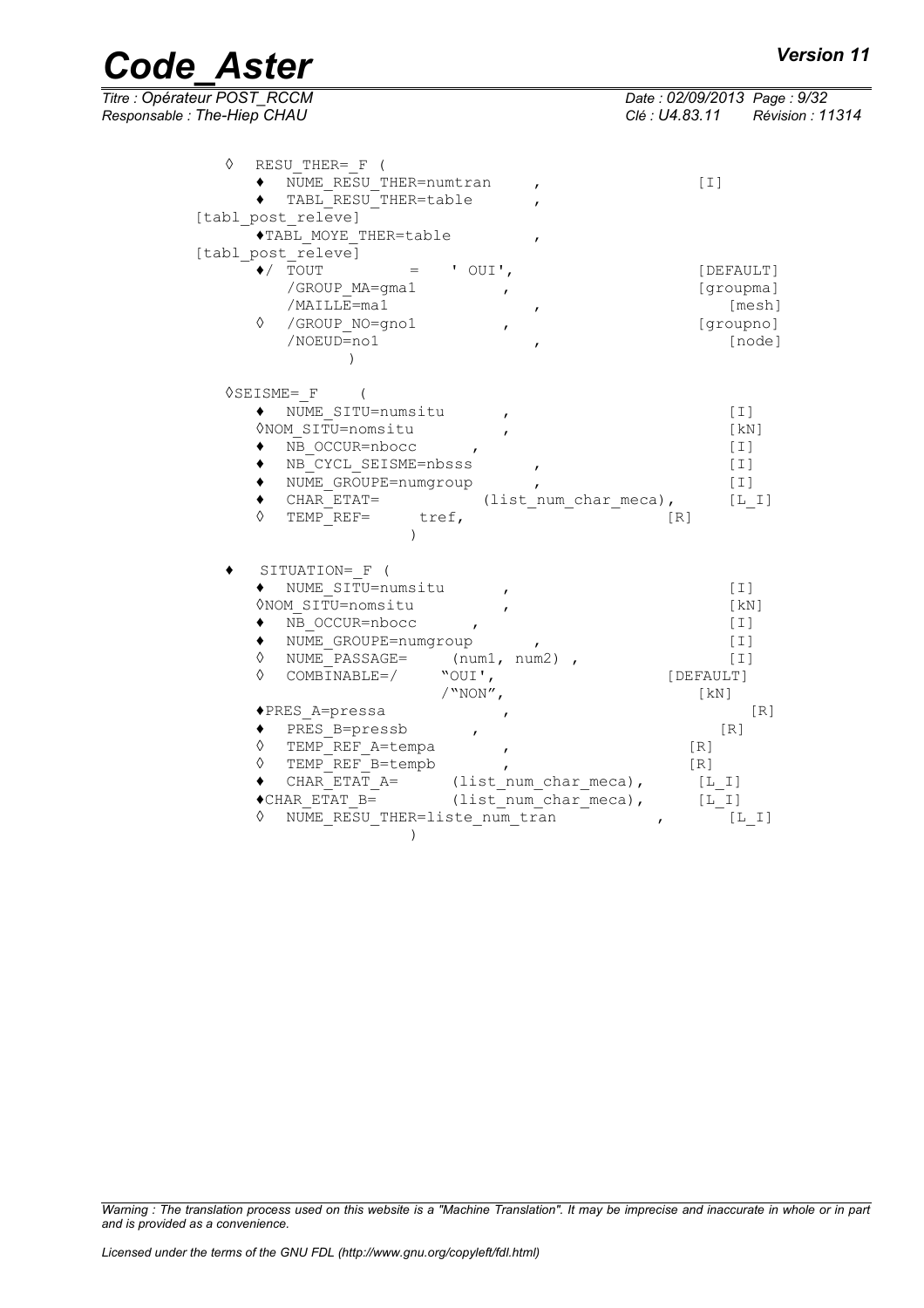*Titre : Opérateur POST\_RCCM Date : 02/09/2013 Page : 10/32 Responsable : The-Hiep CHAU Clé : U4.83.11 Révision : 11314*

## <span id="page-9-4"></span>**3 Operands commun runs with all the options**

#### **3.1 Operand TYPE\_RESU**

<span id="page-9-3"></span>TYPE RESU =  $WVALE$  MAX",

/ "DETAILS",

Type of values contained in the array produced as a result:

- VALE MAX : only the maximum values are given;
- DETAILS: the computed values at every moment are provided.

#### **3.2 Operand TITER**

<span id="page-9-2"></span>♦TITER=titer

Character string describing the title of the array of values created, which appears with the printing of this array by IMPR\_TABLE [U4.91.03].

### **3.3 Operand INFO**

<span id="page-9-1"></span> $\times$ INFO=/1

 $/2$ 

<span id="page-9-0"></span>Allows a display more or less detailed in the message file.

#### **3.4 Types of results: key word TYPE\_RESU\_MECA**

Three types of results are manageable by POST\_RCCM :

#### *Results of type evolution of transient:* "EVOLUTION"

This kind of result is dedicated to the postprocessing of one or more thermomechanical computations (MECA STATIQUE, STAT NON LINE) on a modelization 2D or 3D. The results are transmitted via arrays of stresses, extracted on the segments from analysis. The accessible criteria are:

- for the current zones (except geometrical singularity): criteria of level 0 (option  $PM$   $PB$ ), of level A except fatigue (option SN) and of fatigue (option FATIGUE ZH210) on segments;
- •for the geometrical singularities: computation of the factor of starting (option AMORCAGE) on a circular cut line around the singularity.

This option is well adapted to the cases where there are few situations to study.

#### *Results of the unit type:* "UNITAIRE"

This kind of result requires the preliminary computation of the stresses for loadings unit (forces and unit total moments applied to the limits of the model; for example for a tube: *FX FY FZ MX MY* , *MZ* and pressure), and of the stresses related to the thermal transients considered. These forces can result either calculated with *Code\_Aster* , or from data base OAR.

Each situation is then defined from its two stabilized mechanical states (described by the value of the load vector force) and of a thermal transient. The accessible criteria are the criteria of level 0 (option PM PB ), level *A* except fatigue (option SN ) and of fatigue (option TIRES ) on segments.

This option is well adapted to the computations on a component subjected to many situations, possibly distributed in several groups. Situations of seisme can be taken into account.

#### *Results of type pipework:* "PIPEWORK"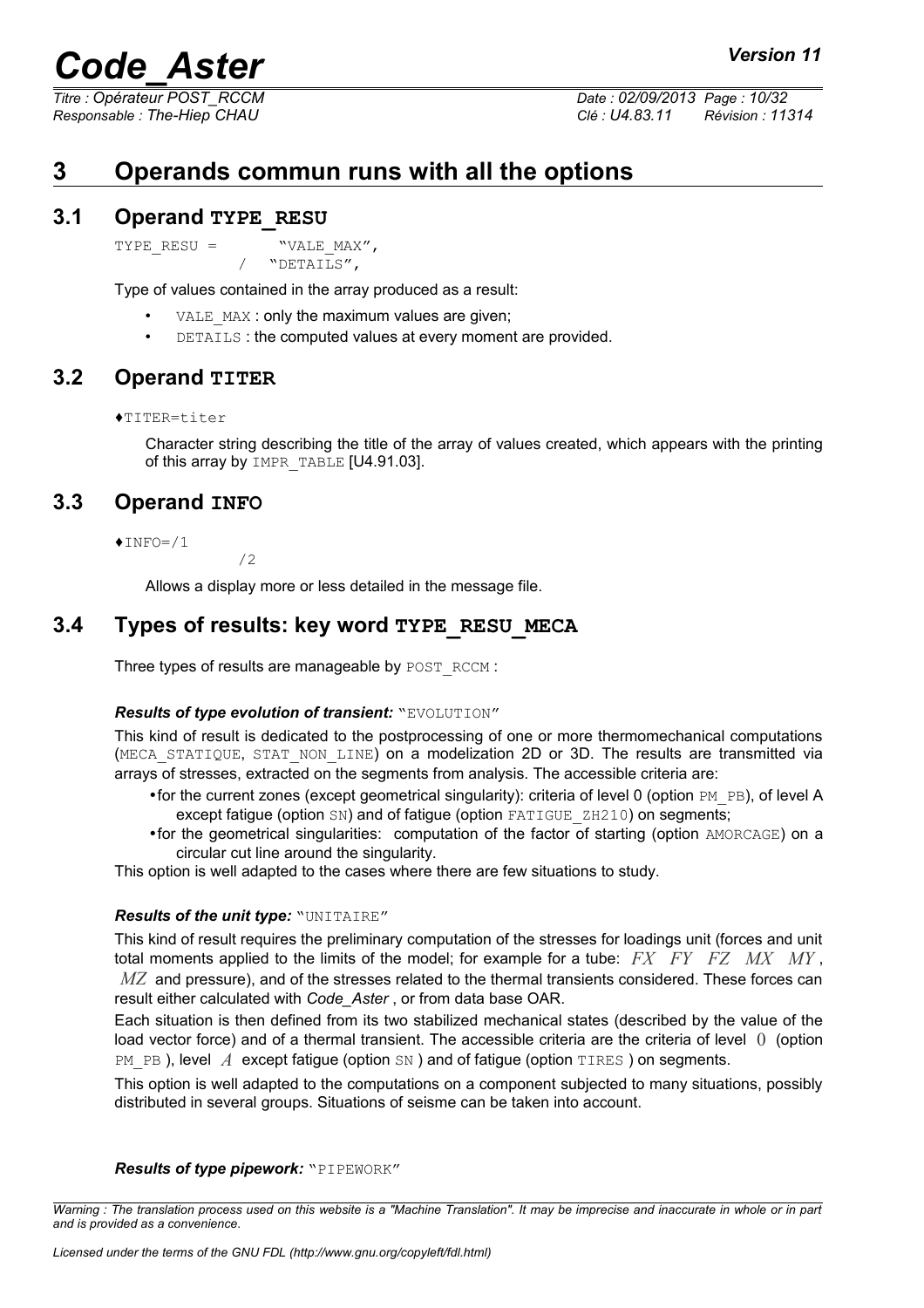*Titre : Opérateur POST\_RCCM Date : 02/09/2013 Page : 11/32 Responsable : The-Hiep CHAU Clé : U4.83.11 Révision : 11314*

This kind of result is dedicated to the postprocessing of mechanical computations (MECA\_STATIQUE, STAT NON LINE, COMB SISM MODAL ) on line of pipework. The computation with fatigue is done according to the rules of the B3600 paragraph.

Several situations can be defined, but in only one group. Situations of seisme can be taken into account.

### **3.5 Count produced**

<span id="page-10-0"></span>command POST\_RCCM generates a concept of the type counts. Command IMPR\_TABLE [U4.91.03] makes it possible to print the contents of the array. For more information, one will be able to refer to the document [U2.09.03].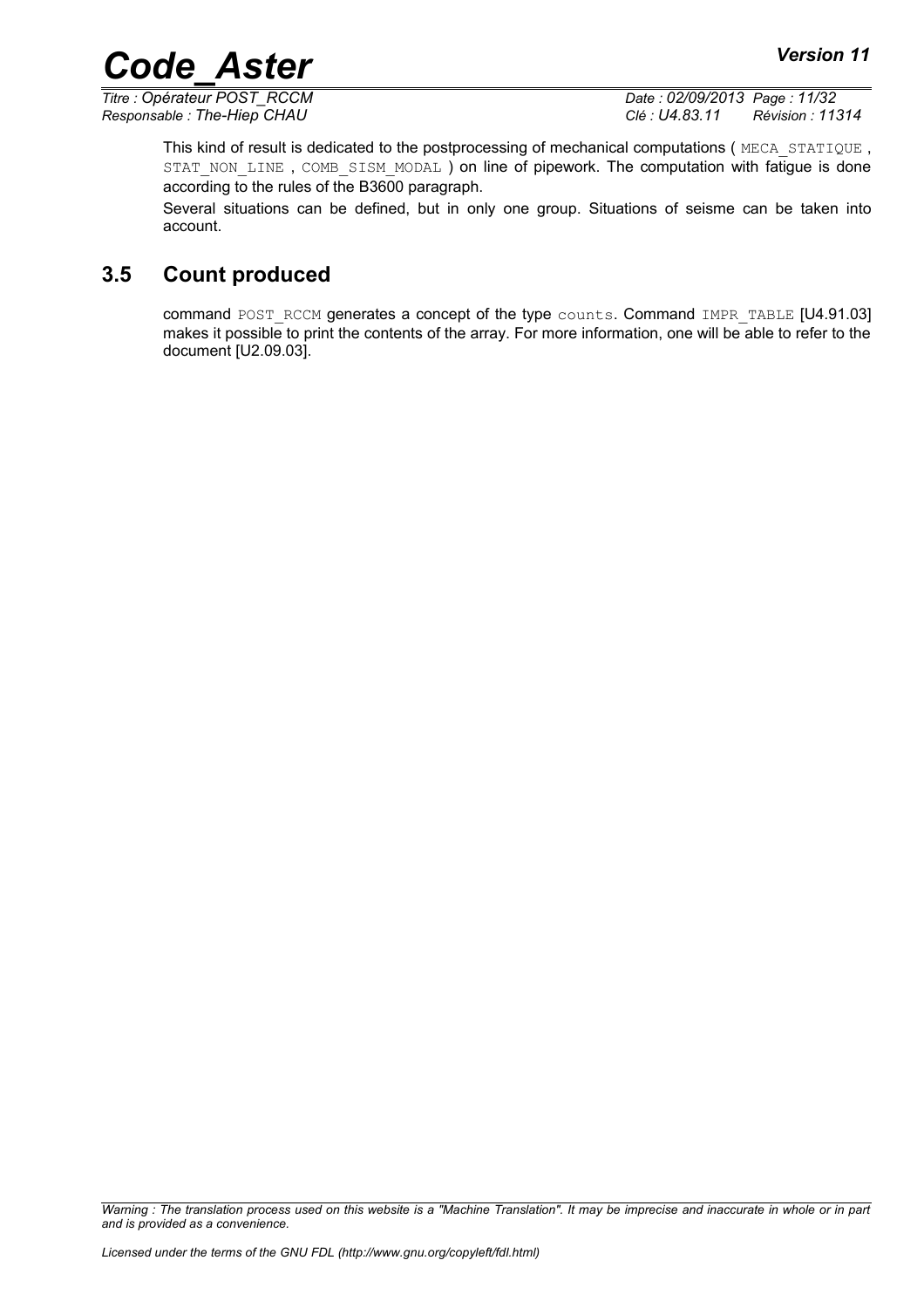## **4 Operands specific to the results of the type EVOLUTION**

<span id="page-11-1"></span>For a precise description of the computations carried out by these options, one can consult the document [R7.04.03], the note of use [U2.09.03] and notes it [bib2].

The characteristics of the materials necessary to the computation of the criteria are to be defined DEFI\_MATERIAU  $\lceil$  U4.43.01] by the command. The computed values and the limiting values are stored in the array  $t$  ablished post  $rccm$ , which one prints using command IMPR, TABLE [U4.91.03].

#### **Notice on the use of characteristic of material according to the temperature :**

*For postprocessing, rules RCC-M B require the use of the characteristics of material, like SM , with the maximum temperature of the transients.* 

*Operator DEFI\_MATERIAU [U4.43.01] however authorizes the definition of the characteristics of material according to temperature (factor key word*  $RCCMFOL$ *)*.

*Actually, this possibility is reserved for the use of the option "UNITAIRE" in which one indicates the temperature of the transients.*

*With option " EVOLUTION ", the user must define the characteristics of material, for postprocessing, only by the key word factor RCCM of the command DEFI\_MATERIAU . Indeed, to use this option " EVOLUTION" , the user has to provide in data input only stresses, the thermal evolution being ignored even if it exists in the preceding stages of computation.*

*With option " EVOLUTION ", the use of the characteristics according to the temperature thus involves an error of execution.*

The analysis is made in postprocessing one or more thermomechanical computations (MECA STATIQUE, STAT NON LINE) on a modelization 2D or 3D. The results are transmitted via arrays of stresses, extracted on the segments from analysis. These arrays of stresses can be created by commands POST\_RELEVE\_T or MACR\_LIGN\_COUPE. The possible computation options are:

- 1) criteria of level  $0$  by option PM PB;
- 2) criteria of level  $A$  (except fatigue) by the option  $\text{SN}$ ;
- 3) criteria of fatigue (also of level  $A$ ) by option FATIGUE ZH210;
- 4) criteria of starting in singular zones by option AMORCAGE.

The first three options can be called only or simultaneously. The last option can be called only: it indeed requires a statement of the stresses on a circular cut line around the geometrical singularity, whereas the other options are dedicated to segments crossing structure.

This option is well adapted to the cases where there are few situations to study. It is not possible to take into account situations of seisme.

#### **4.1.1 Operand MATER**

<span id="page-11-0"></span>♦MATER=mat

It is the material containing the characteristics useful to POST\_RCCM and definite under key word RCCM of DEFI\_MATERIAU [U4.43.01].

#### **Notice on the curves of fatigue:**

*For the small amplitudes of stresses, the difficulty of the prolongation of the curve of fatigue* can arise: for example, for the curves of fatigue of the RCCM beyond  $10^6\,$  cycles, the *corresponding stress,* 180 *MPa is regarded as limit of endurance, i.e. that very forced*

*Warning : The translation process used on this website is a "Machine Translation". It may be imprecise and inaccurate in whole or in part and is provided as a convenience.*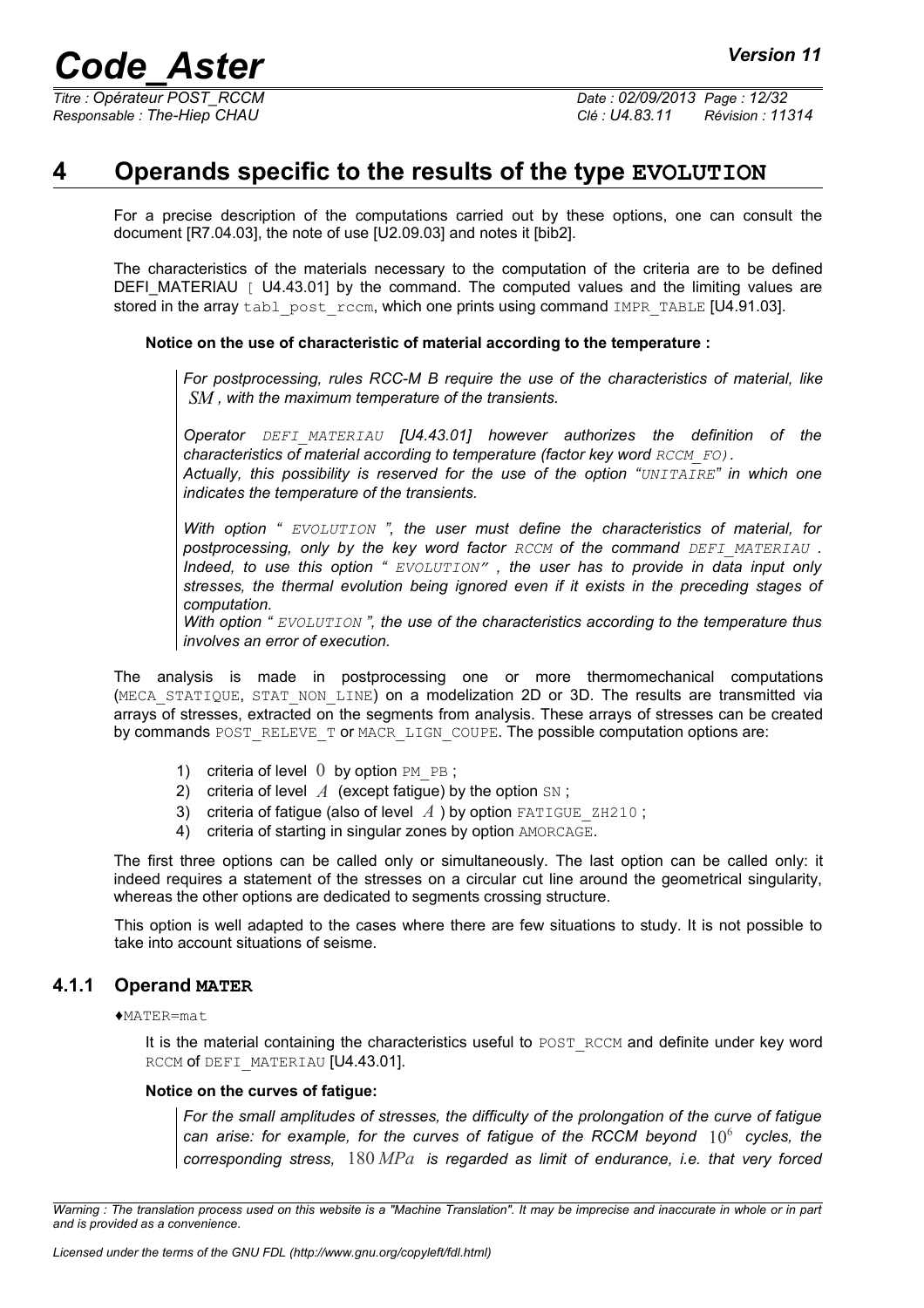*Titre : Opérateur POST\_RCCM Date : 02/09/2013 Page : 13/32 Responsable : The-Hiep CHAU Clé : U4.83.11 Révision : 11314*

> *lower than* 180 *MPa must produce a factor of null use, or an infinite number of cycles acceptable.*

> *It is pointed out that the curve of fatigue is defined in the properties material (key word TIRES/WOHLER ) as being the number of cycle to the fracture according to the halfamplitude of the stress Salt . The small amplitudes of stresses thus correspond to the prolongation on the left of the curve. Several situations can arise, according to the type of prolongation retained in DEFI\_FONCTION :*

- if PROL GAUCHE = "EXCLUDED" or "CONSTANT", computation is made by supposing that the first value of the curve of Wohler provided is the limit of endurance of the material. In other words, very forced alternate smaller than the first value indicated in the DEFI FONCTION will correspond to a factor of null use. The method adopted here thus corresponds well to the notion of limit of endurance;
- if PROL GAUCHE = "LINEAIRE", the curve is prolonged in a linear way. Attention, the prolongation is not done in coordinates logarithmic curve, therefore one can have considerable factors of use even for the low values of *Salt* . To return to the notion of limit of endurance, it is then recommended to add in the definition of the curve the number of acceptable cycles for a very low value of *Salt* (calculated with the hand for example by interpolation with a model power).

#### **4.1.2 Operand SY\_MAX**

<span id="page-12-1"></span>◊ SY\_MAX=symax ,

Limiting conventional of elasticity for the maximum temperature reached during the cycle. This operand is used only for the computation of the thermal ratchet (cf  $\S$  [4.1.4.2\)](#page-13-2). If elastic limit SY MAX is not defined, one SY 02 takes the value defined under the operand of key word RCCM in DEFI\_MATERIAU [U4.43.01]; if this operand is not either defined, the computation of the thermal ratchet is impossible.

#### **4.1.3 Option PM\_PB**

<span id="page-12-0"></span>Option allowing to calculate the criteria of level  $\theta$  which aim at securing the material against the damages of excessive strain, plastic instability and elastic and elastoplastic instability. These criteria require the computation of the equivalent stresses of membrane *Pm* , local membrane *Pl* , bending *Pb* and membrane plus bending  $Pm + Pb$ .

The operands necessary are MATER, the array of stresses TABL\_RESU\_MECA (built by POST RELEVE T OF MACR LIGN COUPE after mechanical computation on the place of post processing) and possibly the array of stresses TABL\_SIGM\_THER built from a computation with the thermal loading only.

The points of computation are the two ends of the segment of analysis. If several segments of extraction were used to define the same array of stresses, computation is done successively for each one of them.

The limiting values are *Sm* and 1.5*Sm* , *Sm* being working stress function of the material and the temperature, data by the key word SM of key word RCCM in DEFI\_MATERIAU [U4.43.01].

**Note:**

1) *The computation of PM and PMPB is only done starting from the primary* stresses, therefore except stresses of thermal origin. If TABL SIGM THER *is indicated, it is supposed that result indicated in TABL\_RESU\_MECA corresponds to a thermomechanical computation and the thermal stresses are thus withdrawn to him. If only TABL\_RESU\_MECA is indicated, computation is done directly starting from the stresses indicated in the array.*

*Warning : The translation process used on this website is a "Machine Translation". It may be imprecise and inaccurate in whole or in part and is provided as a convenience.*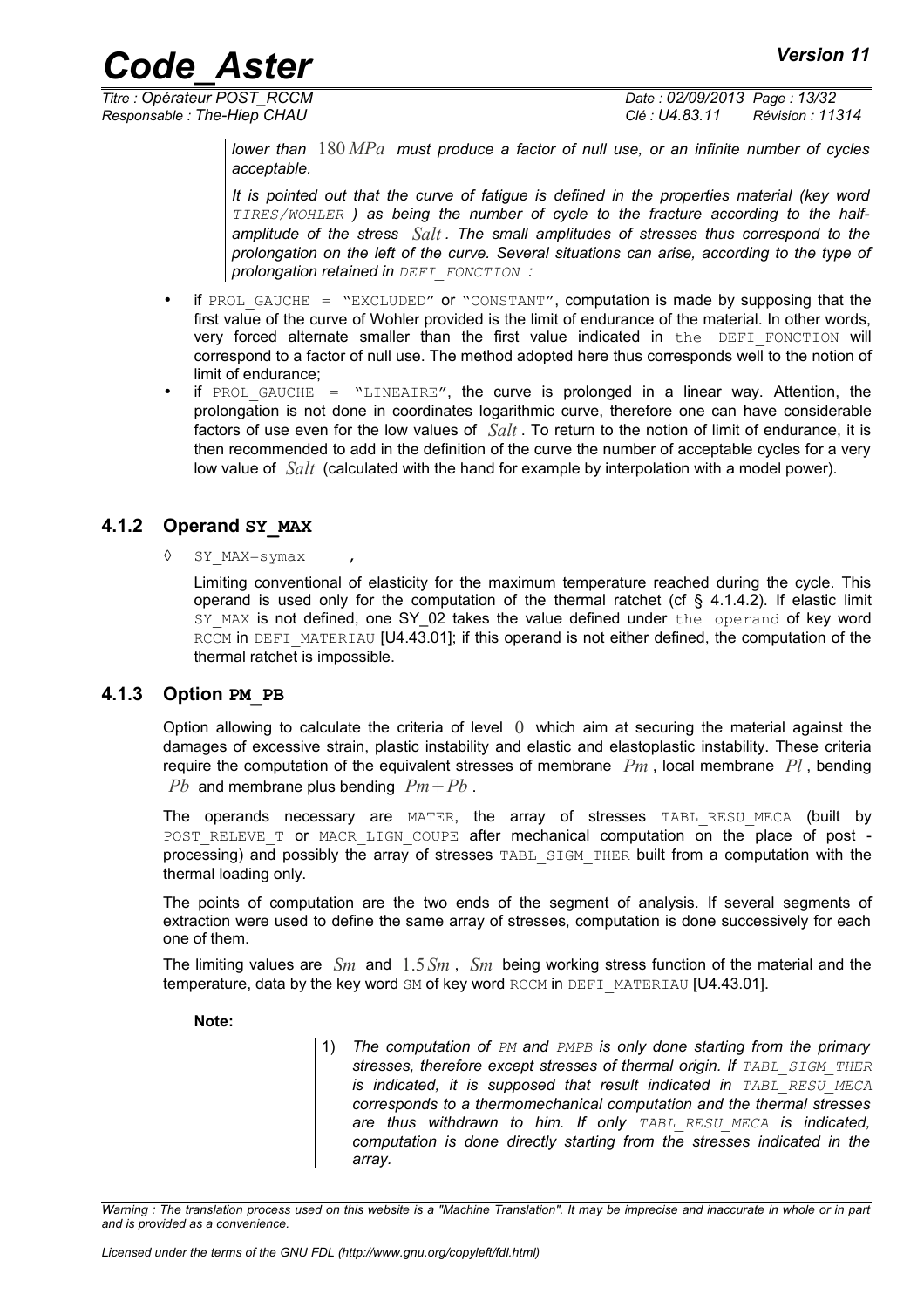*Titre : Opérateur POST\_RCCM Date : 02/09/2013 Page : 14/32*

*Responsable : The-Hiep CHAU Clé : U4.83.11 Révision : 11314*

#### **4.1.4 Option SN**

<span id="page-13-1"></span>Option allowing to calculate the criteria of level *A* (except fatigue) which aim at securing the material against the damages of progressive strain. They require the computation of the amplitude of variation of stress linearized in a point, noted *Sn* .

If the user asks it (presence of operand TABL SIGM THER) one carries out also the computation of *Sn*\* .

If the user asks it (presence of operands TABL\_SIGM\_THER and TABL\_RESU\_PRES) one carries out also the computation of the thermal ratchet.

The operands necessary are MATER and the array of stresses TABL RESU MECA (built by POST RELEVE T OF MACR LIGN COUPE after mechanical computation on the place of post processing) to informing in key word TRANSITOIRE.

The points of computation are the two ends of the segment of analysis. If several segments of extraction were used to define the same array of stresses, computation is done successively for each one of them.

The value limits of *Sn* is 3*Sm* , *Sm* being working stress function of the material and the temperature, data by the key word SM of factor key word the RCCM in DEFI\_MATERIAU [U4.43.01].

#### **Note:**

*Key word TABL\_RESU\_MECA can be repeated several times under only one key word TRANSITOIRE . For the computation of Sn and Sn*\* *, there will be however no combination between the situations thus defined: each array of stresses will be treated successively.*

#### **4.1.4.1 Computation of Sn\***

<span id="page-13-3"></span>If operand TABL\_SIGM\_THER of the key word factor TRANSITOIRE is present, one carries out also the computation of *Sn*\* .

It is necessary, so that computation is coherent and in conformity with the RCC-M, that the stresses provided in TABL SIGM THER were obtained with a thermal loading only, knowing that result given by TABL RESU MECA can be due to a combination of this thermal loading with other loadings. It is necessary thus that times of array TABL\_SIGM\_THER correspond to those of array TABL\_RESU\_MECA.

#### **4.1.4.2 Computation of the thermal ratchet**

<span id="page-13-2"></span>If operands TABL SIGM THER and TABL RESU PRES of the key word factor TRANSITOIRE are present, one carries out also the computation of the thermal ratchet. For that, it is also necessary beforehand to have defined the conventional limit of elasticity for the maximum temperature reached during the cycle is by operand  $SY$  MAX of POST RCCM; maybe by the operand  $SY$  02 of key word RCCM in DEFI\_MATERIAU [U4.43.01]. If no elastic limit is defined, the computation of the thermal ratchet is impossible.

It is necessary, so that computation is coherent and in conformity with the RCC-M, that the stresses provided in TABL\_RESU\_PRES were obtained with a direct loading of compression.

In the table result appear, for each end of each segment of analysis, the elastic limit  $S_Y$ , the amplitude of variation of the stress of origin thermal  $SP$  THER, the maximum of general membrane stress due to pressure SIGM M PRES and two acceptable values maximum of the amplitude of variation of the thermal stress calculated either by supposing a linear variation in temperature in wall (VALE MAXI LINE), or by supposing a parabolic variation in temperature in wall (VALE\_MAXI\_PARAB).

#### <span id="page-13-0"></span>**4.1.5 Option FATIGUE\_ZH210**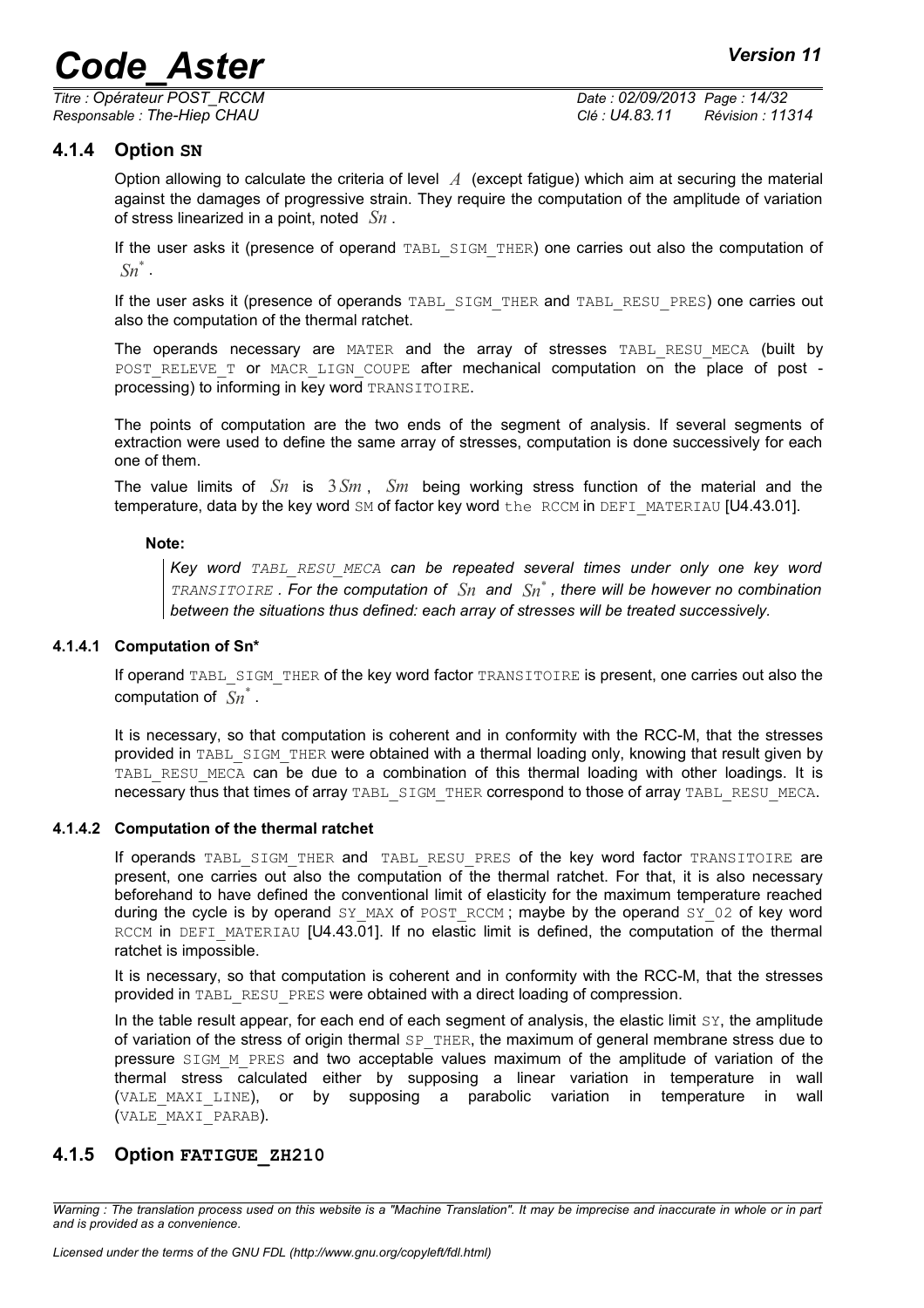*Titre : Opérateur POST\_RCCM Date : 02/09/2013 Page : 15/32 Responsable : The-Hiep CHAU Clé : U4.83.11 Révision : 11314*

Option allowing to calculate the factor of use resulting from the combination of one or more transients, according to the method of additional RCC-M ZH210.

The amplitude of variation of stress in each end of the segment of analysis is calculated starting from the arrays of stresses TABL\_RESU\_MECA, for each combination of times belonging to  $(X)$  transitory  $(S)$ definite (S) by the user. Then one applies a method of combination and office plurality to obtain the factor of total use, cf [R7.04.03].

Times corresponding to the extreme states must be specified by the user by operands NUME\_ORDRE, INST or LIST\_INST.

**Note:**

*Key word TABL\_RESU\_MECA can be repeated several times under only one key word TRANSITOIRE . For the fatigue analysis, the results contained in each array of stresses will be combined between them.*

*For operands NUME\_ORDRE, INST or LIST\_INS, a possible confusion is the use of the list of times of thermomechanical computations (MECA\_STATIQUE, STAT\_NON\_LINE)) instead of the list of times corresponding to states extreme expected by the operator POST\_RCCM. In the first case, all times of computations are then regarded as extrema of stresses and lead to computing times which can be important.* 

#### **4.1.6 Option AMORCAGE**

<span id="page-14-5"></span>Option allowing singular. to calculate the factor of starting on the level of a zone For this option, the stresses are with being provided in entry in array TABL SIGM THETA and must correspond to the extraction of the stresses, in local coordinate system, on a circular cut line of diameter  $D$  AMORC (material parameter defined in the RCC-M) around the geometrical singularity. The tables of stresses can be created by means of operator MACR\_LIGN\_COUPE (TYPE=' ARC').

For this option, it is also compulsory to define in materials properties (key word RCCM) the coefficients of the model of starting (A\_AMORC and B\_AMORC), the diameter of the circle on which the stresses are extracted ( $D$  AMORC) and the coefficient between stress and effective stress ( $R$  AMORC).

#### **4.2 Key word TRANSITOIRE**

<span id="page-14-4"></span>This key word factor makes it possible to define it (or them) transitory (S) to study.

#### **4.2.1 Operand INTITULE**

<span id="page-14-3"></span>Makes it possible to give a name to the transient. This name will be displayed in the produced array.

#### **4.2.2 Operand TABL\_RESU\_MECA**

<span id="page-14-2"></span>◊ TABL\_RESU\_MECA=tabmeca

Counts of the stresses on the segment of analysis, built for example by POST RELEVE T or MACR LIGN COUPE from mechanical results of evol\_elas type and evol noli.

#### **4.2.3 Operand TABL\_SIGM\_THER**

<span id="page-14-1"></span>TABL SIGM THER = tabth

Array of the stresses on the segment of analysis, built for example by  $POST$  RELEVE T or MACR LIGN COUPE on one result obtained with a thermal loading only. This key word allows in particular the computation of Sn\* [[§4.1.4.1\]](#page-13-3).

#### <span id="page-14-0"></span>**4.2.4 Operand TABL\_SIGM\_THETA**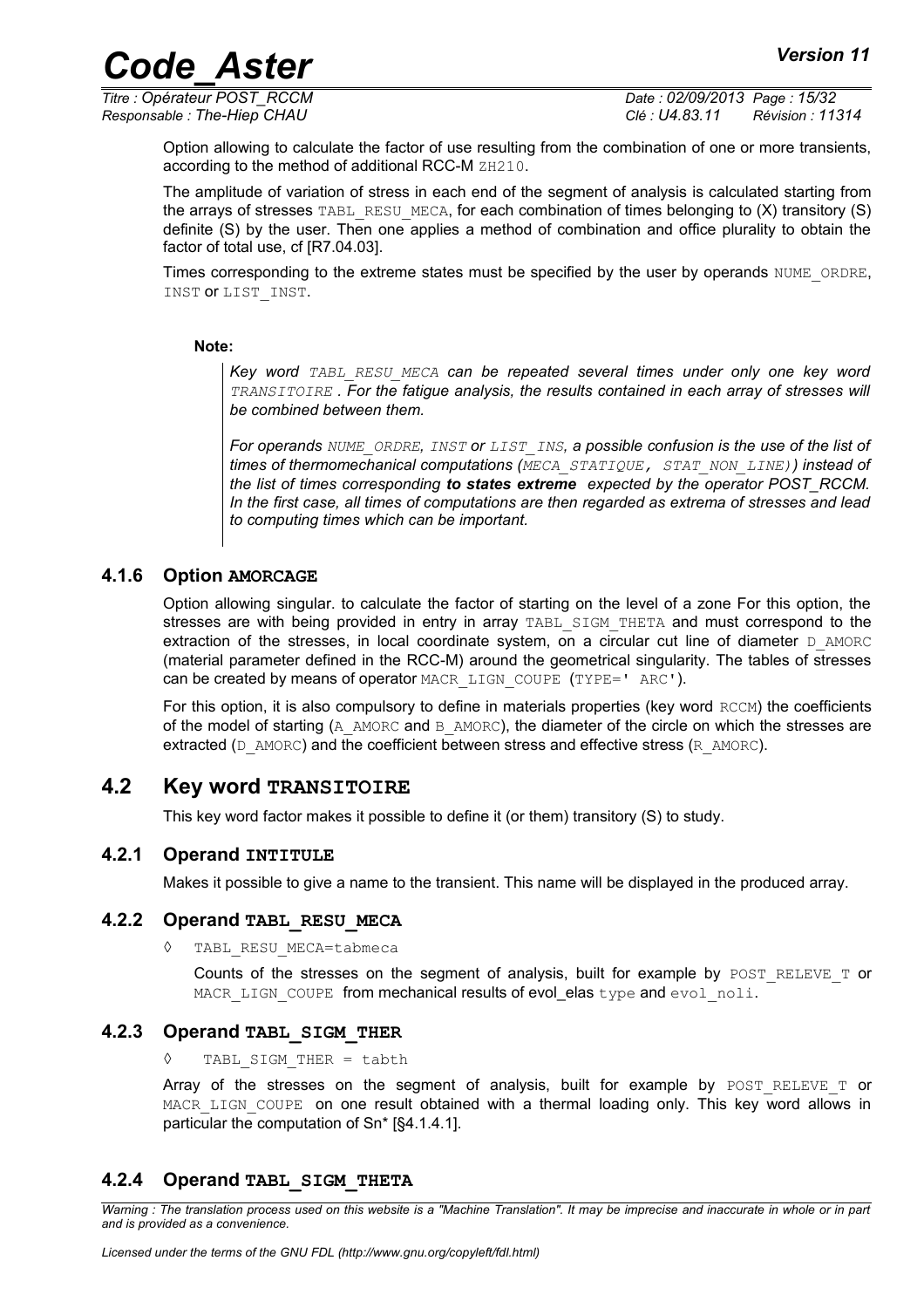*Titre : Opérateur POST\_RCCM Date : 02/09/2013 Page : 16/32*

*Responsable : The-Hiep CHAU Clé : U4.83.11 Révision : 11314*

 $\Diamond$ TABL SIGM THETA = sigt

This operand is to be used only in the case of option AMORCAGE [§4.1.[64.1.6\]](#page-14-5). It corresponds to the array of the stresses, in local coordinate system, on a circular cut line around the geometrical singularity. The table must obligatorily comprise columns ANGLE, ABSC CURV, INST and SIZZ, where SIZZ corresponds to the stress sigma\_thêta\_thêta in the local coordinate system of the cut line. The diameter of the circle on which the stresses are extracted is a material parameter (operand  $D$  AMORC of DEFI\_MATERIAU/RCCM)

Such a table can be built using operator MACR LIGN COUPE (TYPE=' ARC', REPERE=' CYLINDRIQUE').

#### **4.2.5 Operand TABL\_RESU\_PRES**

<span id="page-15-4"></span>◊TABL\_RESU\_PRES = tabpres

Array of the stresses on the segment of analysis, built for example by  $POST RELEVET$  or MACR\_LIGN\_COUPE on one result obtained with the direct loading of compression. This key word allows the computation of the thermal ratchet [[§4.1.4.2\]](#page-13-2).

#### **4.2.6 Operand NB\_OCCUR**

<span id="page-15-3"></span>◊NB\_OCCUR=/nocc ,

/1 , [DEFAULT]

Many occurrences for the computation of the factor of use.

#### **4.2.7 Operands TOUT\_ORDRE / INSTS / LIST\_INST / PRECISE DETAILS / CRITERE**

<span id="page-15-2"></span>◊TOUT\_ORDRE , INST, LIST\_INST

These keys key allow the selection of times corresponding to the fields gathered in the arrays of stresses tabmeca, tabth and /ou sigp under symbolic names previously specified.

◊PRECISION , CRITERE

key Keys (optional) defining the accuracy (  $1.E-6$  by default into relative) and the search criterion (RELATIF by default) of a sequence number from a value of time.

### **4.3 Stage of execution**

<span id="page-15-1"></span>One checks that times of computation of the array tabth are identical to those of the array tabmeca. On the other hand, one cannot check only the thermal transients which contributed to the mechanical results tabth and tabmeca is identical. It is to the user to ensure coherence (including on the data materials).

#### **Note:**

*If the various provided arrays as starter comprise the coordinates of the points, of the checks of coherences are carried out: alignment of the points (for options PM\_PB, SN and FATIGUE\_ZH210) or diameter of the circular cut line (option AMORCAGE); checking of coherence enters the various situations.*

*It is thus strongly recommended not to remove the coordinates of the points in the arrays of statements of stresses.*

### **4.4 Example of use**

<span id="page-15-0"></span>an example of use of operator POST\_RCCM with results of the type EVOLUTION can be found in the case test RCCM01.

A computation of the criteria of the RCCM proceeds in the following way:

*Warning : The translation process used on this website is a "Machine Translation". It may be imprecise and inaccurate in whole or in part and is provided as a convenience.*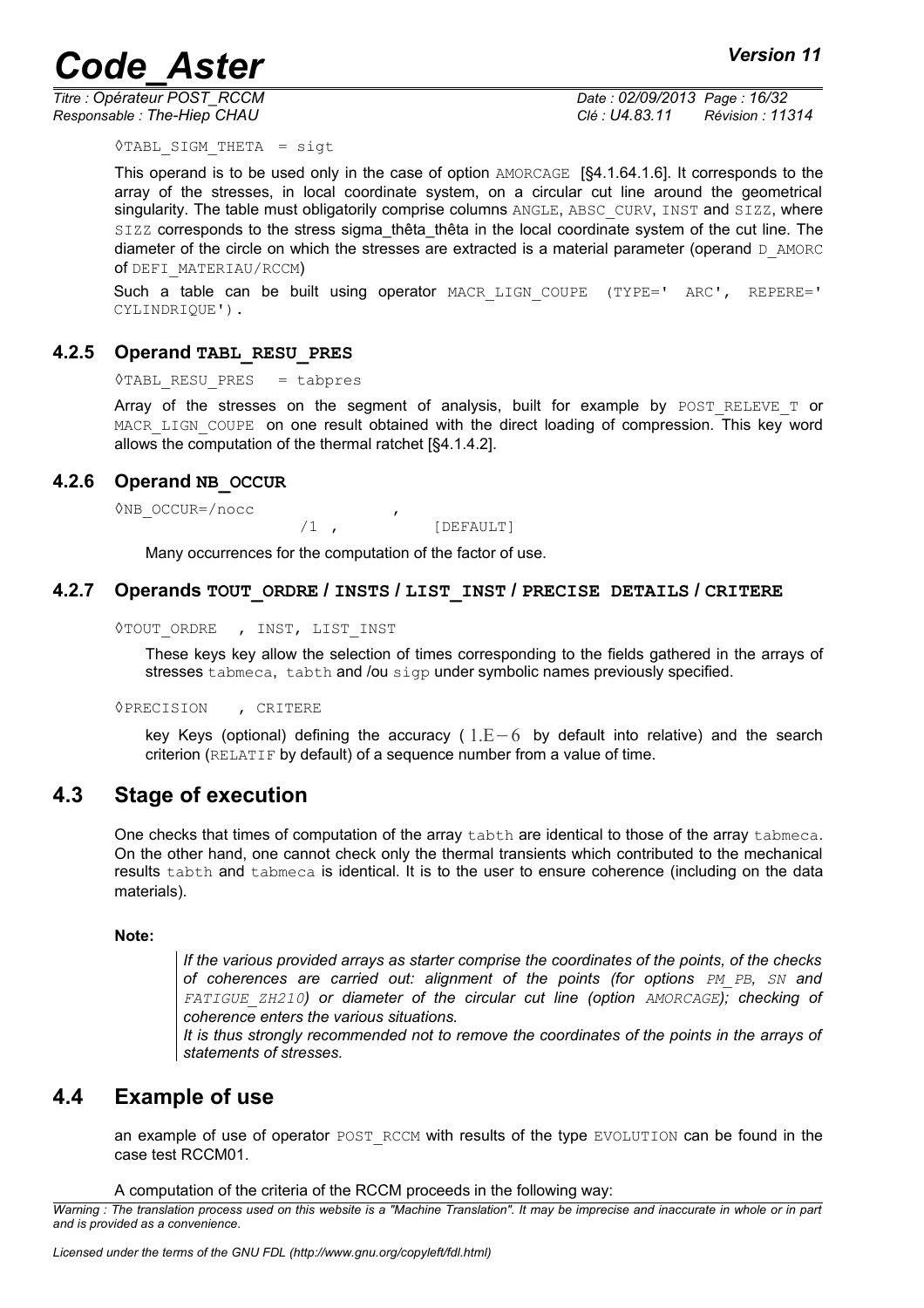*Titre : Opérateur POST\_RCCM Date : 02/09/2013 Page : 17/32 Responsable : The-Hiep CHAU Clé : U4.83.11 Révision : 11314*

- 1) definition of the parameters of the material and the curve of fatigue,
- 2) definitions of the mechanical and thermal loadings,
- 3) linear thermomechanical computation or not linear,
- 4) (if computation of  $\overline{\mathit{Sn}}^*$ ) mechanical computation with thermal loading only,
- 5) (if computation of the thermal ratchet) mechanical computation with direct compression,
- 6) definition of the segment of analysis and extraction of the results with POST\_RELEVE\_T OF MACR\_LIGN\_COUPE,

then (possibly in poursuite):

```
SN1=POST_RCCM (MATER=MAT, 
                 TYPE_RESU=' VALE_MAX',
                 TYPE<sup>RESUMECA=' EVOLUTION',</sup>
                 OPTION=' \overline{S}N',
                  TITER=' SN, RESULTAT: RESU2b AVEC RESUTH', 
                 TRANSITOIRE= F ( TABL RESU MECA = T RESU2b,
                                   TABL SIGM THER = T RESUTHb, ) )
IMPR_TABLE (ARRAY = sn1)
```
an example of use of operator POST RCCM with results of the type EVOLUTION for the option AMORCAGE can be found in the case test RCCM09.

For more information, one will be able to refer to the documents [U2.09.03] and [R7.04.03].

*Warning : The translation process used on this website is a "Machine Translation". It may be imprecise and inaccurate in whole or in part and is provided as a convenience.*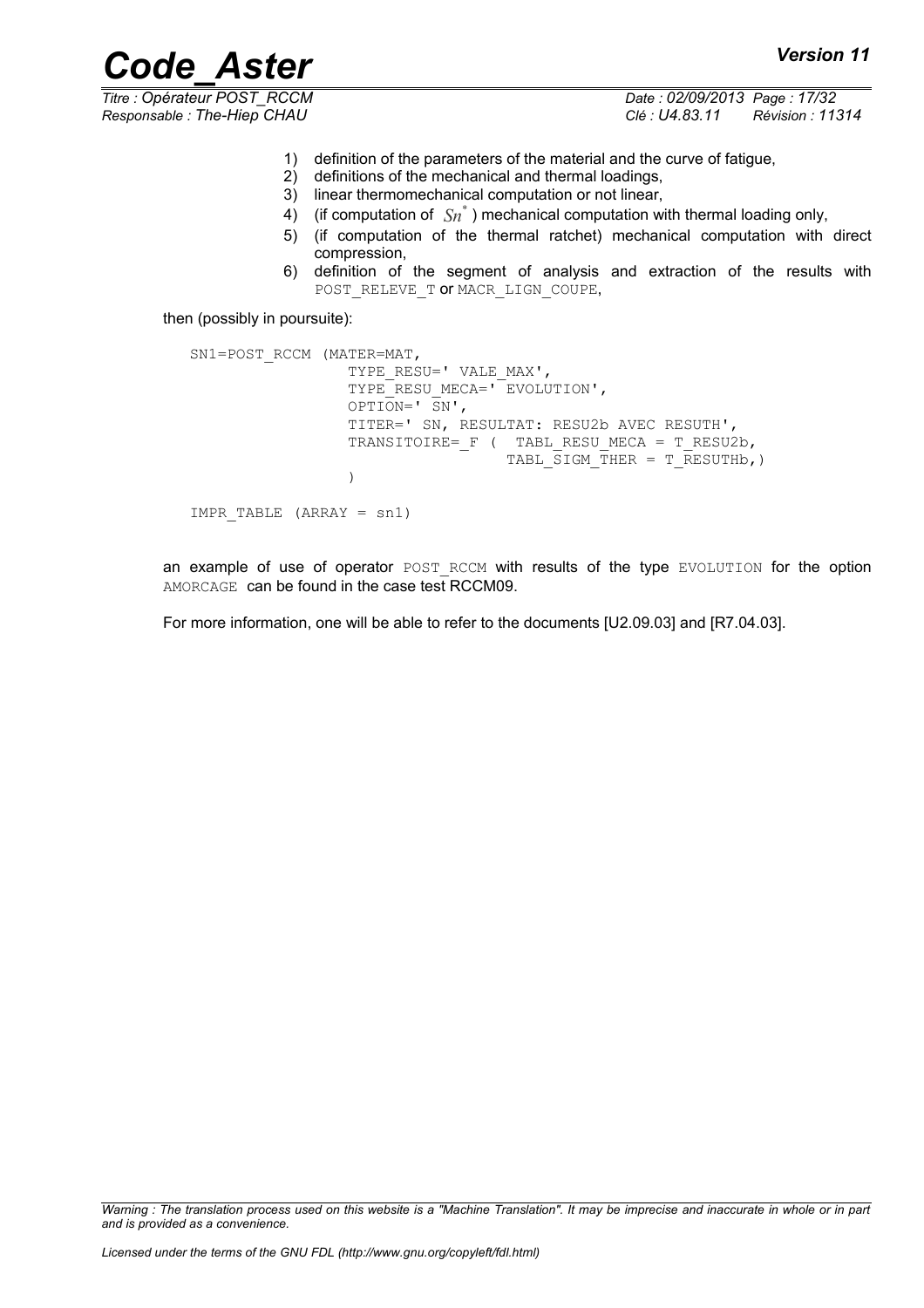## <span id="page-17-2"></span>**5 Operands specific to the results of the type PIPEWORK**

### **5.1 Opening remarks concerning the stages preliminary to this postprocessing**

<span id="page-17-1"></span>From several results of mechanical computations (MECA\_STATIQUE, STAT\_NON\_LINE, COMB SISM MODAL) on line of pipework, one calculates criteria of fatigue by the option TIRES. The data necessary to postprocessing are summarized here (and detailed in the following paragraph):

- Geometry of line of pipework.
- The material field: it is the card of the materials assigned to the mesh groups of the mesh by  $A$ FFE\_MATERIAU for which it is necessary to add the curve of fatigue, E\_REFE, M\_KE and N\_KE (key words RCCM).
	- AFFE CARA ELEM makes it possible to affect the elementary characteristics.
- Stress indexes (in each node of the mesh).
- The scenario of operation containing the list of the situations:
	- •For each situation:
		- 1) Many occurrences of each situation (thus of each stabilized state).
		- 2) Pressure and average temperature of each stabilized state.
		- 3) List mechanical loadings of each stabilized state.
		- 4) The group of membership of the situation.
		- 5) The associated thermal transient.
- Results of computations for each mechanical loading (including the seisme), located by its number, with for information the name of the loading case: field by elements with the nodes of generalized forces, for each loading (EFGE\_ELNO, or SIEF\_ELNO).
- For each node, a reference to result thermal definite below.
- Results of thermal computations: computations finite elements 2D or 3D which give information depend at the same time on the geometry and the transient. There is thus a thermal computation by type of junction, and type of transient. In practice one carries out two POST RELEVE T per transient and different type of thickness or geometry: a POST\_RELEVE\_T with option EXTRACTION, and a second with the AVERAGE option

preliminary computations to carry out are thus:

- Computations of type beam (elastic design) for each loading (one makes use only of the moments, expressed in a local coordinate system with each element, locates presumedly identical for all the results) composing each of the two stabilized states of each situation.
- A seismic computation (inertial response and displacements of anchorage) (only one type of seisme taken into account).
- The computation of each thermal transient, in as many meshes 2D or 3D that there are different thickness or components.

The operands and key keys of the option FATIGUE were selected in order to allow a later use in restrain with tools OAR. They are thus inspired by the specifications of data base OAR [bib3].

#### **5.2 Operand CHAM\_MATER**

<span id="page-17-0"></span>♦CHAM\_MATER=chmat

It is the material field containing, for all meshes model, the characteristics material useful to FATIGUE and definite under key word ELAS FO, FATIGUE and RCCM of DEFI MATERIAU [U4.43.01] (E, NU, ALPHA, WOHLER, E\_REFE, M\_KE, N\_KE, SM).

*Warning : The translation process used on this website is a "Machine Translation". It may be imprecise and inaccurate in whole or in part and is provided as a convenience.*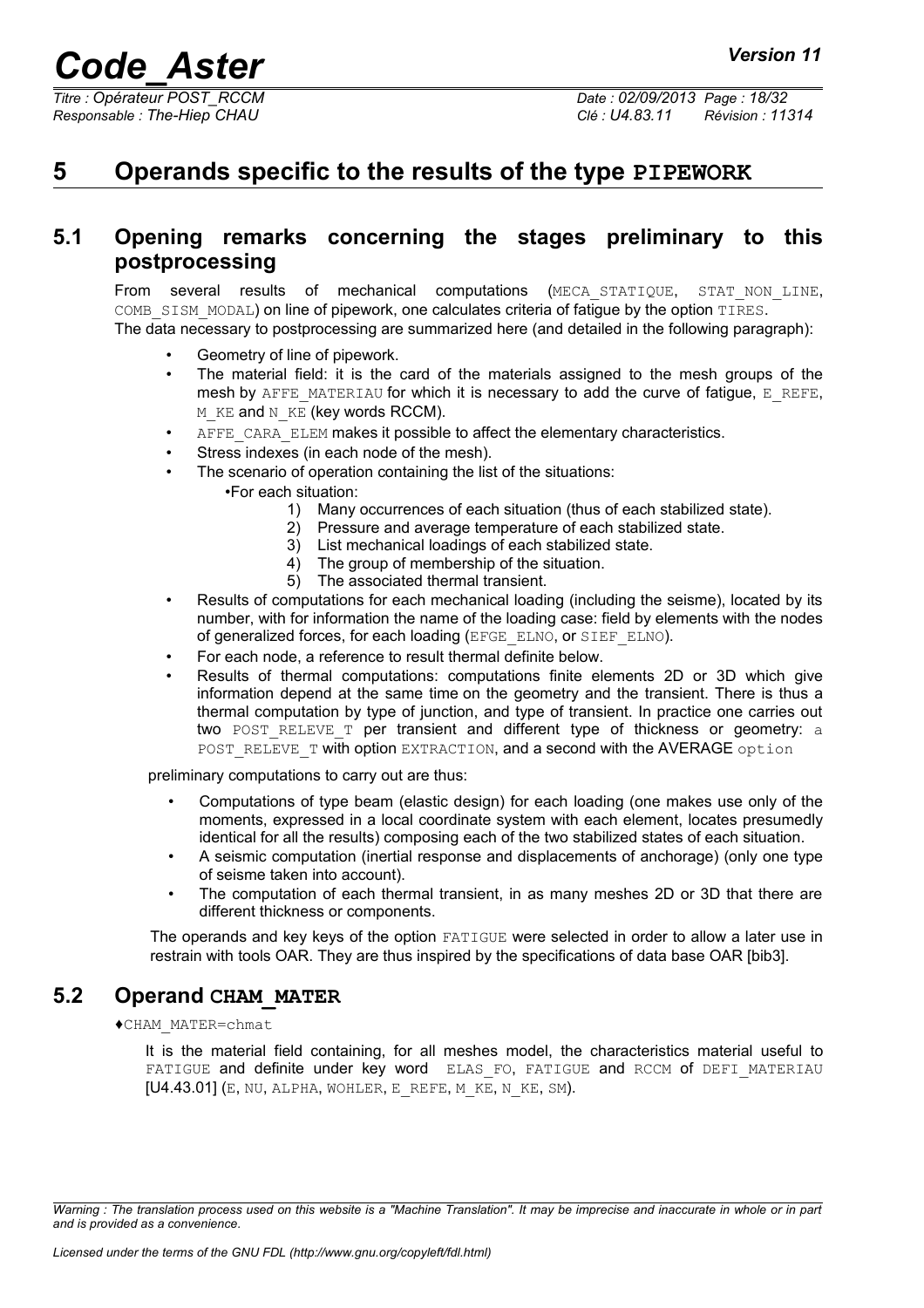#### **Notice on the curves of fatigue:**

*For the small amplitudes of stresses, the difficulty of the prolongation of the curve of fatigue* can arise: for example, for the curves of fatigue of the RCCM beyond  $\,10^6\,$  cycles, the *corresponding stress,* 180 *MPa is regarded as limit of endurance, i.e. that very forced lower than* 180 *MPa must produce a factor of null use, or an infinite number of cycles acceptable.* 

*The method adopted here corresponds to this notion of limit of endurance: if the amplitude of stress is lower than the first X-coordinate of the curve of fatigue, then one takes a factor of null use.*

### **5.3 Operand CARA\_ELEM**

<span id="page-18-4"></span>will ♦CARA\_ELEM=cara

It is the field of characteristics of the beam elements (external radius and thickness, angle and radius of curvature of the elbows) defined by AFFE\_CARA\_ELEM.

#### **5.4 Operand MODELS**

<span id="page-18-3"></span>♦ MODELE=modele

It is the model (finite element of beam) on which were carried out computations of the mechanical loadings.

#### **5.5 Operand TYPE\_KE**

<span id="page-18-2"></span>◆ TYPE\_KE=/ "KE\_MECA", interval in the set of the set of the set of the set of the set of the set of the set of the set of the set of the set of the set of the set of the set of the set of the set of the set of the set of /"KE\_MIXTE"

the elastoplastic factor of correction *Ke* can be calculated in two ways [R7.04.03]:

- $KE$  MECA : it is the original method, only available in the previous versions to version 7.2;
- KE\_MIXTE : this method breaks up the amplitude of variation of the alternating loads into a thermal part and a mechanical part. It is authorized since the modifying 1997 of the RCC-M.

#### **5.6 Key word ZONE\_ANALYSE**

<span id="page-18-1"></span>This key word makes it possible to limit the fatigue analysis to meshes or groups of mesh of line of pipework.

#### **5.6.1 Operands TOUT/GROUP\_MA/MESH**

<span id="page-18-0"></span>◊/TOUT=' OUI', /GROUP MA = qma1 , [groupma]  $\sqrt{MAILLE}$  =ma1 , [mesh]

By default factor of use is calculated for all the nodes of the model.

These key word make it possible to restrict the analysis with meshes or mesh groups, which makes it possible to save computing time.

*Warning : The translation process used on this website is a "Machine Translation". It may be imprecise and inaccurate in whole or in part and is provided as a convenience.*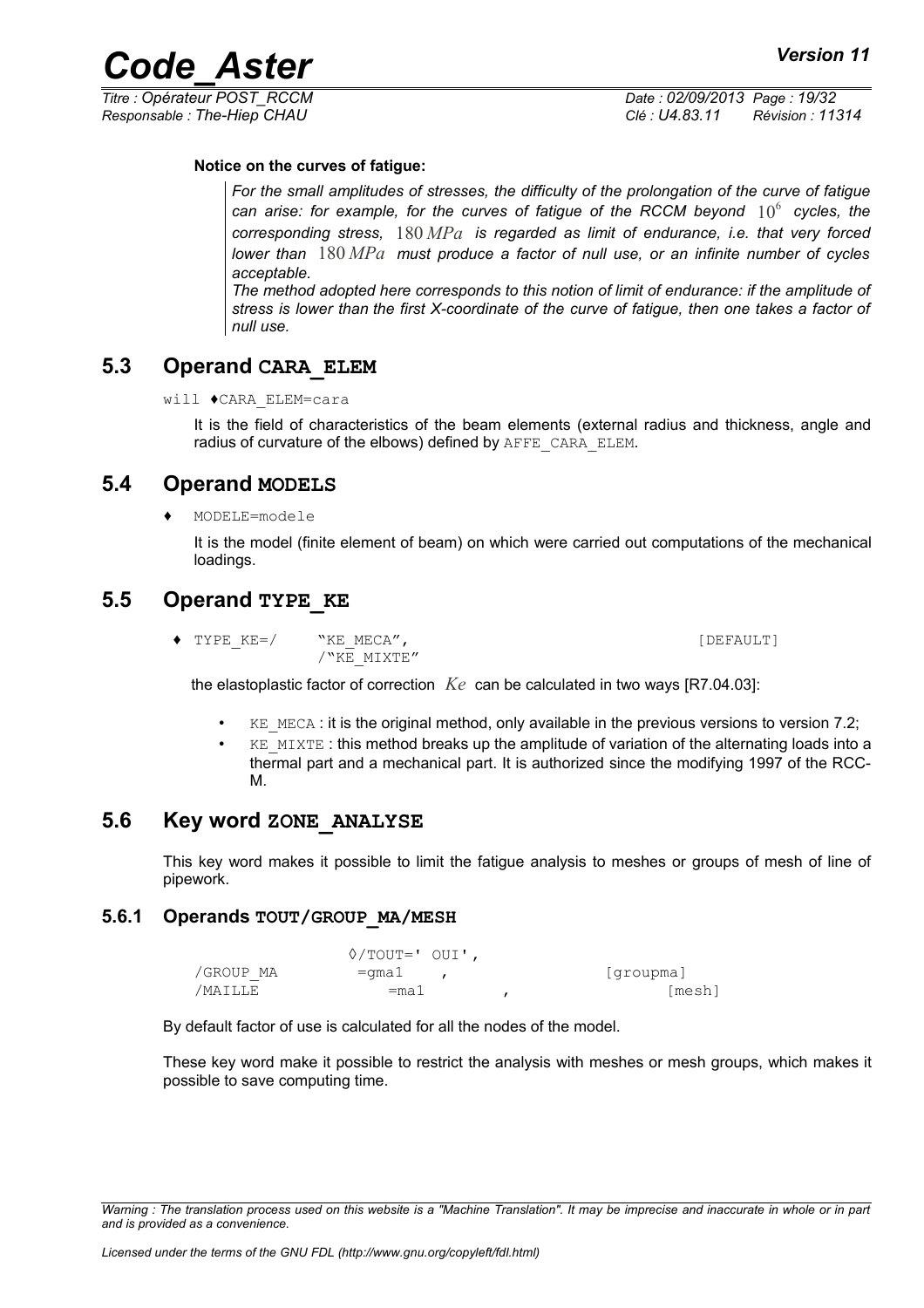*Titre : Opérateur POST\_RCCM Date : 02/09/2013 Page : 20/32 Responsable : The-Hiep CHAU Clé : U4.83.11 Révision : 11314*

#### **5.7 Key word RESU\_MECA**

<span id="page-19-3"></span>This key word factor makes it possible to define the results of mechanical computations. It is répétable as many times as there are mechanical loadings different as a whole from the situations.

#### **5.7.1 Operand NUME\_CHAR**

<span id="page-19-2"></span>Number of the mechanical loading. This number is used to define the loadings associated with each situation (see key word SITUATION).

#### **5.7.2 Operand NOM\_CHAR**

<span id="page-19-1"></span>Name (optional) of the mechanical loading.

#### **5.7.3 Operand RESULTAT/CHAM\_GD**

```
/♦ CHAM_GD=cham_effo , cham_elem]
                 / [evol elas]
                                / [evol noli]
   /TOUT_ORDRE = ' OUI' ,
   /NUME<sup>T</sup>ORDRE =lordre , [1_I]
   /LIST_ORDRE =lordre , [listIs]
   /INST = linst , [1 R]
   /NOEUD CMP = lnoecmp , [l_K16]
   /LIST_INST =linst , \overline{CHAM} =linst , \overline{CHAM} [listr8]
   \bulletNOM_CHAM=/
                 / "SIEF_ELNO",
         )
```
the results of computations for each loading (fields by elements with the nodes of generalized forces) can be defined:

- •that is to say a field by element: cham\_effo which is of type EFGE\_ELNO, or SIEF\_ELNO,
- •is a data structure result (resulting from MECA\_STATIQUE or STAT\_NON\_LINE) with parameters of extraction: time, NOM\_CHAM=' EFGE\_ELNO', or "SIEF\_ELNO"...) or resulting from COMB SISM MODAL or MODE STATIQUE with the additional parameter of extraction NOEUD\_CMP.

For the latter, the fields of forces relating to the seisme are the moments for each component of each seisme, resulting from a quadratic combination NOEUD CMP= ("COMBI", "QUAD") for the inertial response; and of the nodes and the directions (for example NOEUD CMP=  $("N1", "DX")$  for displacements of anchorages.

#### **5.8 Operand INDI\_SIGM**

<span id="page-19-4"></span>

| ◆INDI SIGM= F   |                                             |           |
|-----------------|---------------------------------------------|-----------|
| $\Diamond$ C1=/ | 1.                                          | [DEFAULT] |
|                 | $c1$ ,<br>$=$                               | [R]       |
| $\Diamond$ C2=/ |                                             | DEFAULT]  |
|                 | $c2$ ,<br>$=$                               | [R]       |
| $\Diamond$ C3=/ | 0.5,                                        | [DEFAULT] |
|                 | $c3$ ,<br>$\hspace{1.0cm} = \hspace{1.0cm}$ | [R]       |
| $\lozenge$ K1=/ |                                             | [DEFAULT] |
|                 | $k1$ ,<br>$=$                               | [R]       |
| $\lozenge$ K2=/ |                                             | [DEFAULT] |
|                 | $k2$ ,<br>$=$                               | [R]       |
| $&  K3 = /$     |                                             | [DEFAULT] |
|                 | $k3$ ,<br>$=$                               | [R]       |
| ♦.              | OUI',<br>$TOUT = '$                         |           |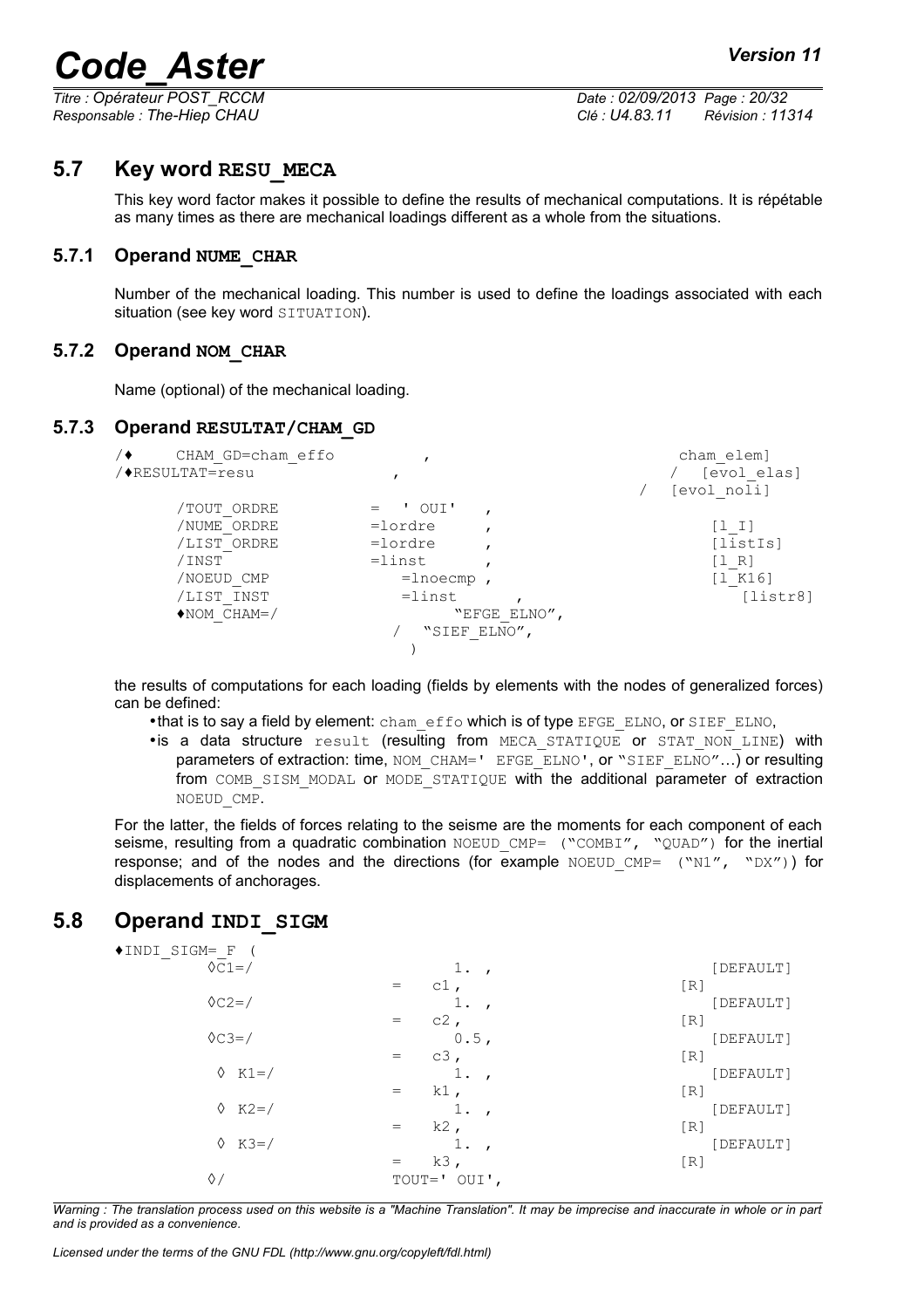| <b>Code Aster</b>                                                                              |                                       |                                                | <b>Version 11</b>                                                                                     |
|------------------------------------------------------------------------------------------------|---------------------------------------|------------------------------------------------|-------------------------------------------------------------------------------------------------------|
| Titre : Opérateur POST RCCM<br>Responsable: The-Hiep CHAU                                      |                                       | Date: 02/09/2013 Page: 21/32<br>Clé : U4.83.11 | Révision : 11314                                                                                      |
| /GROUP MA=gma1<br>/MAILLE=ma1<br>GROUP NO=gno1<br>♦<br>/NOEUD=no1<br>TYPE ELEM STANDARD=/<br>♦ | "DRO",<br>"NECK",<br>"TRN",<br>"TER", |                                                | groupma]<br>[mesh]<br>[groupno]<br>[node]<br>$\lceil kN \rceil$<br>$\lceil kN \rceil$<br>[kN]<br>[kN] |

Values of the stress indexes to be used in the analysis of fatigue (values codified in the RCC - M B3683, variable according to the type of junction). The user provides for each mesh group, or each node of each mesh, the values of  $C1$ ,  $C2$ ,  $C3$ ,  $K1$ ,  $K2$ ,  $K3$ , knowing that the default values are those which correspond to the right parts of the pipework, which facilitates the introduction of the data. One will be able to have for example:

INDI\_SIGM=\_F ( GROUP\_MA=' GMA1'), (assignment of the values by default for all the nodes of all meshes of GMA1 )  $F$  ( MAILLE=' MA2', NOEUD=' NO2', C1=1.2, C2=1.4), (assignment of particular indices for node NO2 of the mesh MA2 )

TYPE ELEM STANDARD is an optional key word, purely informative, making it possible to clearly show more in the array the results according to the type of elements and junctions. One will be able to give, as in OAR, [bib3] a description of the type:

•DRO : to some extent right, •NECK : for an elbow, •TRN : for a transition from thickness, •TEE : for a t-piece.

#### **5.9 Key word RESU\_THER**

<span id="page-20-2"></span>This key word factor makes it possible to define the results of thermal computations. It is répétable as many times as there are different thermal computations and geometrical discontinuities or materials. As an indication, there can be: (many discontinuities) \* (many thermal transients).

#### **5.9.1 Operand NUME\_RESU\_THER**

<span id="page-20-1"></span>NUME\_RESU\_THER=numtran [I]

Number of the thermal transients. This number is used to identify the thermal transient associated with each situation (see key word SITUATION).

#### **5.9.2 Operand TABL\_RESU\_THER**

<span id="page-20-0"></span>TABL RESU THER=table [array]

Counts resulting for example from POST RELEVE T, containing for each transitory thermal computation, the statement of the temperatures on a section (chosen by the user) of the mesh 2D or 3D of a junction or a right part at various times of the transient. The origin of the section must be the internal skin.

◆ TABL MOYE THER=table [array]

Counts resulting for example from POST\_RELEVE\_T (OPERATION=' MOYENNE'), containing for each transitory thermal computation, the averages of order 0 and 1 of the temperatures on the selected section (in coherence with TABL RESU THER) at various times of the transient.

> These quantities are used to compute: the values of  $\varDelta T_{1}$   $\varDelta T_{2}$ ,  $T_{a}$  and  $T_{b}$ [R7.04.03].

*Warning : The translation process used on this website is a "Machine Translation". It may be imprecise and inaccurate in whole or in part and is provided as a convenience.*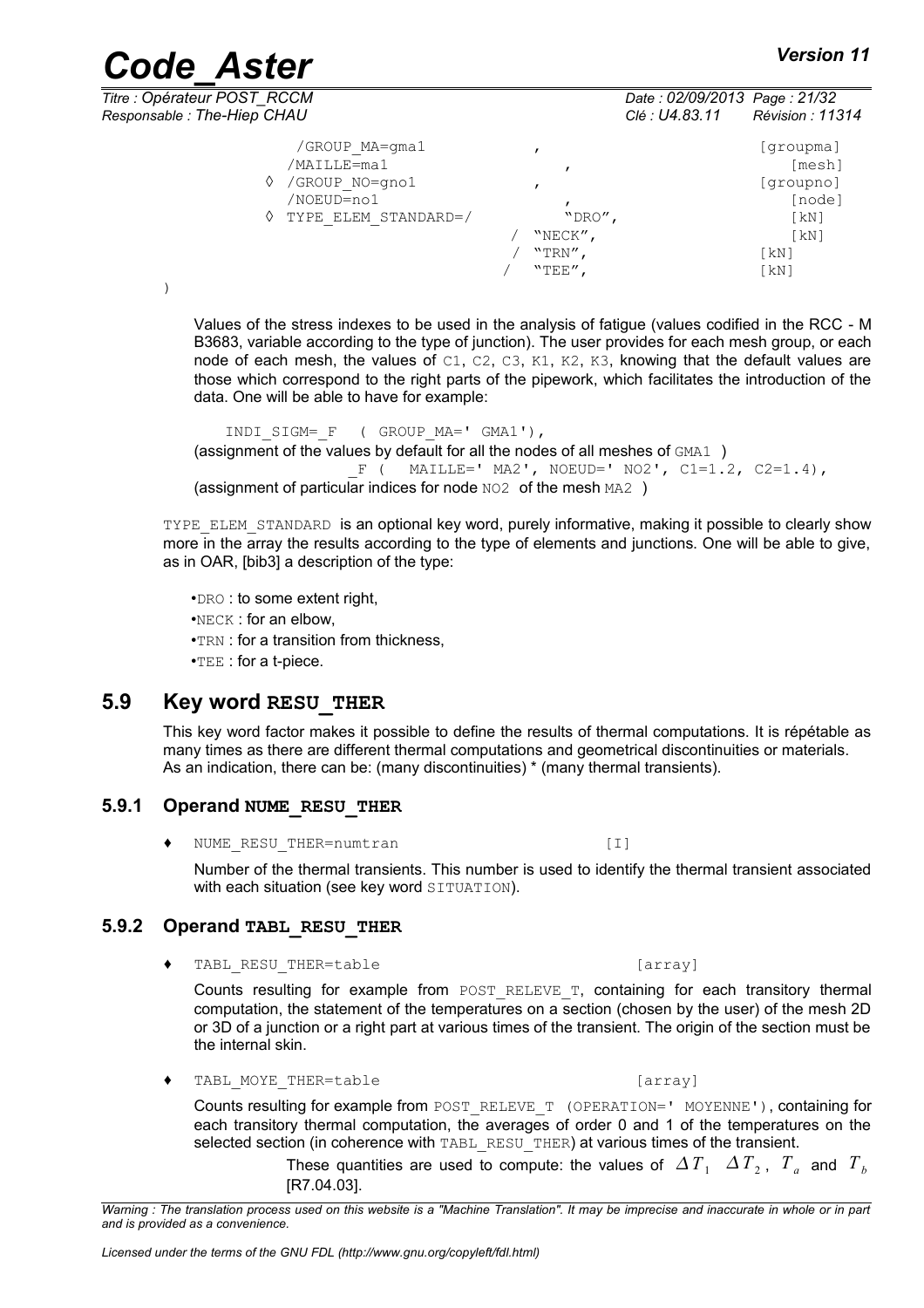*Titre : Opérateur POST\_RCCM Date : 02/09/2013 Page : 22/32*

*Responsable : The-Hiep CHAU Clé : U4.83.11 Révision : 11314*

#### **5.9.3 Operands TOUT / GROUP\_MA/MESH/GROUP\_NO/NOEUD**

<span id="page-21-4"></span>

|           | $\Diamond$ /TOUT=' OUI', |           |
|-----------|--------------------------|-----------|
| /GROUP MA | $=$ qmal                 | [groupma] |
| /MAILLE   | $=$ mal                  | [mesh]    |
| /GROUP NO | $=$ gno $1$              | [groupno] |
| 'NOEUD    | $=$ nol                  | [node]    |

the array and the transient are associated is with a mesh group, (in general this group contains all the right parts which see the same thermal transient), that is to say with a mesh, and a node of this mesh (what corresponds in general to a junction). One will be able to have for example:

```
RESU_THER=_F (NUME_RESU_THER=1
              TABL RESU THER=tabl1
              TABL_MOYE_THER=tabl11
              GROUP MA = \overline{V} qma1'),
                F (NUME RESU THER=1
              TABL RESU_THER=tabl2
              TABL_MOYE_THER=tabl22 ,
                                MAILLE=' ma1',
                                NOEUD=' no2' )
```
#### **5.10 Key word SEISME**

<span id="page-21-3"></span><span id="page-21-2"></span>This key word factor makes it possible to define the situations of seisme. There can be one seisme by group of situations.

#### **5.10.1 Operands NUME\_SITU/NOM\_SITU/NB\_OCCUR/NB\_CYCL\_SEISME/NUME\_GROUPE/ TEMP\_REF**

| NUME SITU=numsitu<br>$\bullet$    |  |      |
|-----------------------------------|--|------|
| ONOM SITU=nomsitu                 |  | [kN] |
| NB OCCUR=nbocc                    |  |      |
| NB CYCL SEISME=nbsss<br>$\bullet$ |  |      |
| ♦<br>NUME GROUPE=numgroup         |  |      |
| <b>◊TEMP REF=temp</b>             |  | [R]  |

Number of the situation, and name (indicative). NB OCCUR corresponds to the key word OCCURRENCE of file OAR and indicates the number of occurrences of the situation. NB CYCL SEISME provides the number of under-cycles for each occurrence of the seisme, regarded as under-cycles in the computation of the factor of use.

NUME GROUPE makes it possible to define the number of group to which the situation belongs. There can be one seisme by group of situations.

Reference temperature TEMP\_REF of the situation of seisme is useful only if materials properties depend on the temperature (operand RCCM\_FO of DEFI\_MATERIAU).

#### **5.10.2 Operand CHAR\_ETAT**

<span id="page-21-1"></span>♦CHAR\_ETAT= (list\_num\_char\_meca), [L\_I]

CHAR\_ETAT makes it possible to define the list of the mechanical numbers of loadings associated with the situation of seisme. These numbers correspond to key word NUME\_CHAR of the key word factor CHAR MECA. They must correspond to the results of inertial computation using COMB\_SISM\_MODAL, and each displacement of anchorage under seisme, obtained either using MODE STATIQUE, or on a case-by-case basis.

#### <span id="page-21-0"></span>**5.11 Key word SITUATION**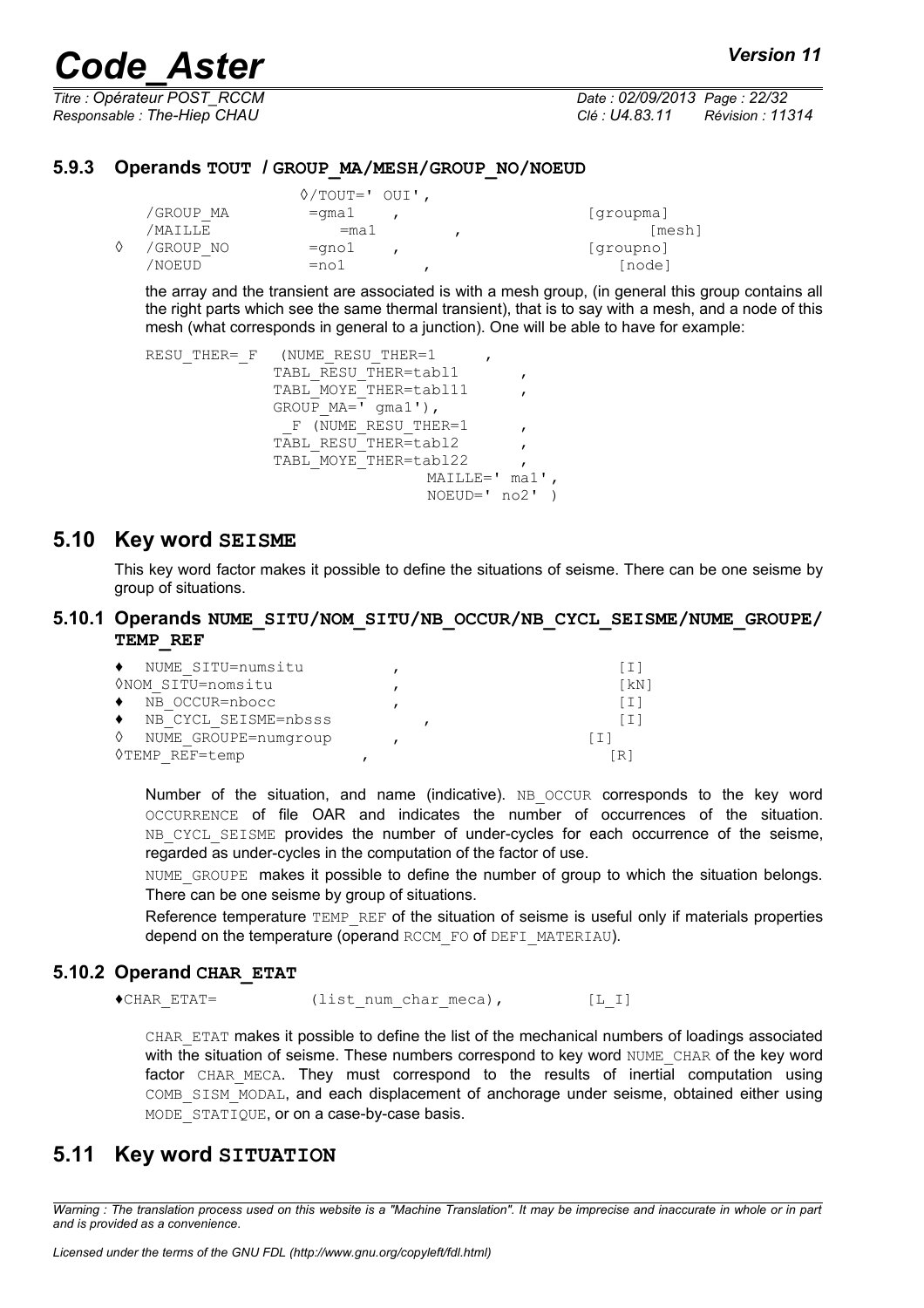*Titre : Opérateur POST\_RCCM Date : 02/09/2013 Page : 23/32 Responsable : The-Hiep CHAU Clé : U4.83.11 Révision : 11314*

This key word factor makes it possible to define the definitions of the situations. It is répétable as many times as there are situations.

#### **5.11.1 Operands NUME\_SITU/NOM\_SITU/NB\_OCCUR**

<span id="page-22-4"></span>

| NUME SITU=numsitu<br>$\bullet$ |      |
|--------------------------------|------|
| ONOM SITU=nomsitu              | [kN] |
| NB OCCUR=nbocc<br>٠            |      |

Number of the situation, and name (indicative). NB OCCUR corresponds to the key word OCCURRENCE of file OAR and indicates the number of occurrences of the situation.

NUME GROUPE makes it possible to define the number of group to which the situation belongs. For the results of the PIPEWORK type, it is not for the moment not possible to combine situations of groups different connected by a situation from transition.

#### **5.11.2 Operand NUME\_GROUPE/NUME\_PASSAGE**

- <span id="page-22-3"></span>NUME GROUPE=numgroup , (I) ◊ NUME\_PASSAGE= (num1, num2), [L\_I]
	- Number of group of situation for each situation. The situations of two different groups cannot be combined between them, except if there exists a situation of transition.

For the situations of transition, num1 and num2 indicate the two numbers of groups connected by this situation.

#### **5.11.3 Operands PRES\_A/PRES\_B/TEMP\_REF\_A/TEMP\_REF\_B**

<span id="page-22-2"></span>

| ◆PRES A=pressa    | [R]  |
|-------------------|------|
| ◆PRES B=pressb    | [R]  |
| OTEMP REF A=tempa | [R]  |
| 0TEMP REF B=tempb | 「R ] |

Temperatures (stabilized) and pressures associated with each of the two stabilized states of the situation. The temperatures are used for the computation of materials properties with the two stabilized states; operands  $TEMP$  REF A and  $TEMP$  REF B are thus useful only if materials properties depend on the temperature (operand RCCM\_FO of DEFI\_MATERIAU).

#### **5.11.4 Operands CHAR\_ETAT\_A/CHAR\_ETAT\_B**

<span id="page-22-1"></span>

| CHAR ETAT A=           | (list num char meca), | [L, I] |
|------------------------|-----------------------|--------|
| $\bullet$ CHAR ETAT B= | (list num char meca), | [L,I]  |

List of the mechanical numbers of loadings associated in each stabilized state. These numbers correspond to key word NUME CHAR of the key word factor CHAR\_MECA.

In the general case, only one mechanical loading is associated in each stabilized state.

#### **5.11.5 Operand NUME\_RESU\_THER**

<span id="page-22-0"></span>◊ NUME\_RESU\_THER=liste\_num\_tran [L\_I]

Lists numbers of arrays resulting from thermal computations associated with the situation. A each situation is associated a thermal transient (or several in the case of various sections of lines). If for a given situation, there are physically two transients, like the heating - cooling for example, it is of use in B3600 to combine these two transients in only one.

For each situation, one provides *n* arrays which represent the computation of the same thermal transient in various places from line (for each thickness or each discontinuity). These numbers must belong to the list of the numbers provided under key word NUME\_RESU\_THER of the key word factor RESU THER.

*Warning : The translation process used on this website is a "Machine Translation". It may be imprecise and inaccurate in whole or in part and is provided as a convenience.*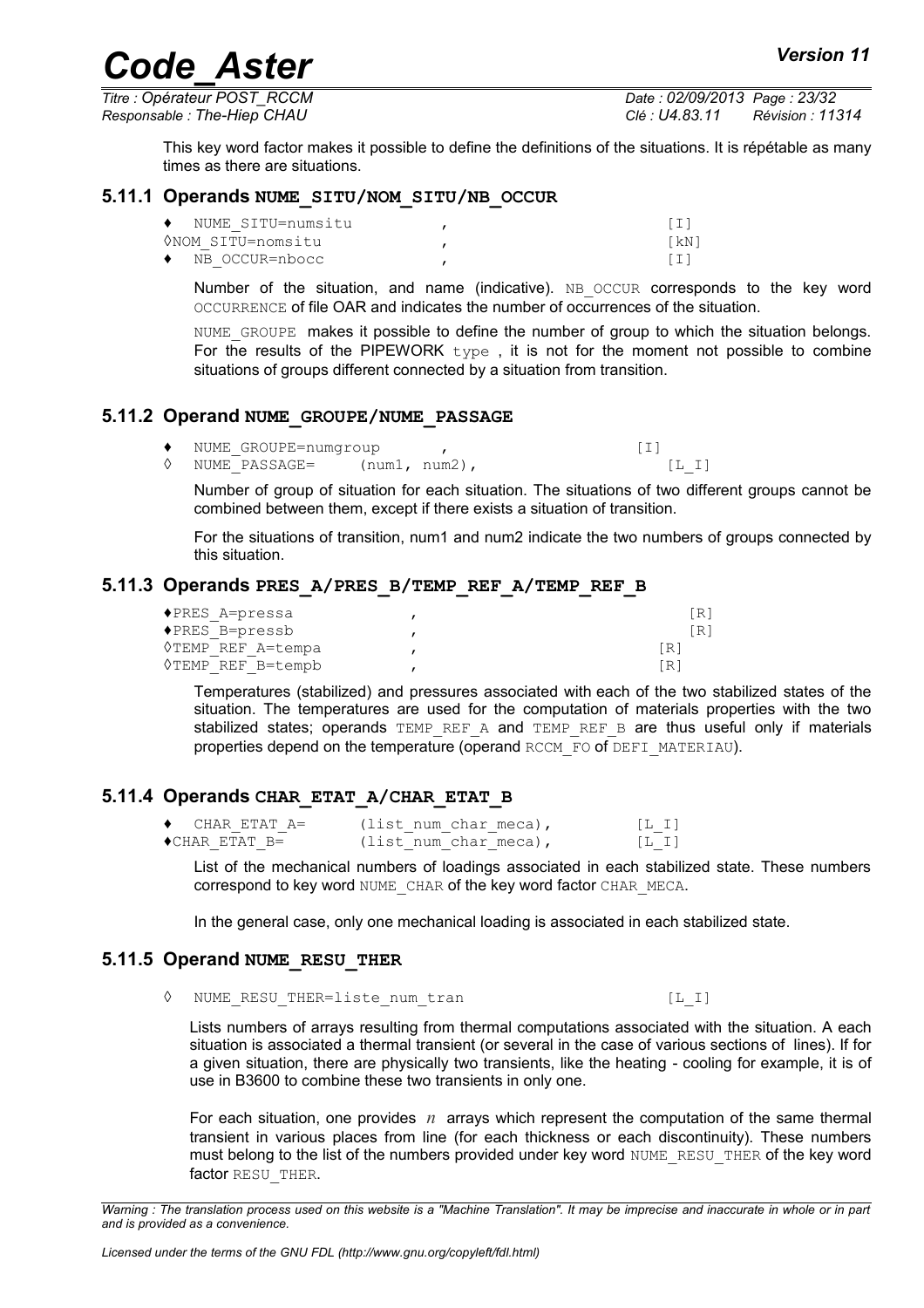*Titre : Opérateur POST\_RCCM Date : 02/09/2013 Page : 24/32 Responsable : The-Hiep CHAU Clé : U4.83.11 Révision : 11314*

#### **5.11.6 COMBINABLE operand**

<span id="page-23-1"></span>

| $\bigcirc$ COMBINABLE=/ |       | [DEFAULT] |
|-------------------------|-------|-----------|
|                         | "NON" | 「kN」      |

This key word indicates if a situation is combinable with the others inside its group (general case).

If COMBINABLE=' NON', that means that the situation is a under-cycle.

### **5.12 Example of use**

<span id="page-23-0"></span>test RCCM02 provides a complete example of use. For more information, one will be able to refer to the document [U2.09.03].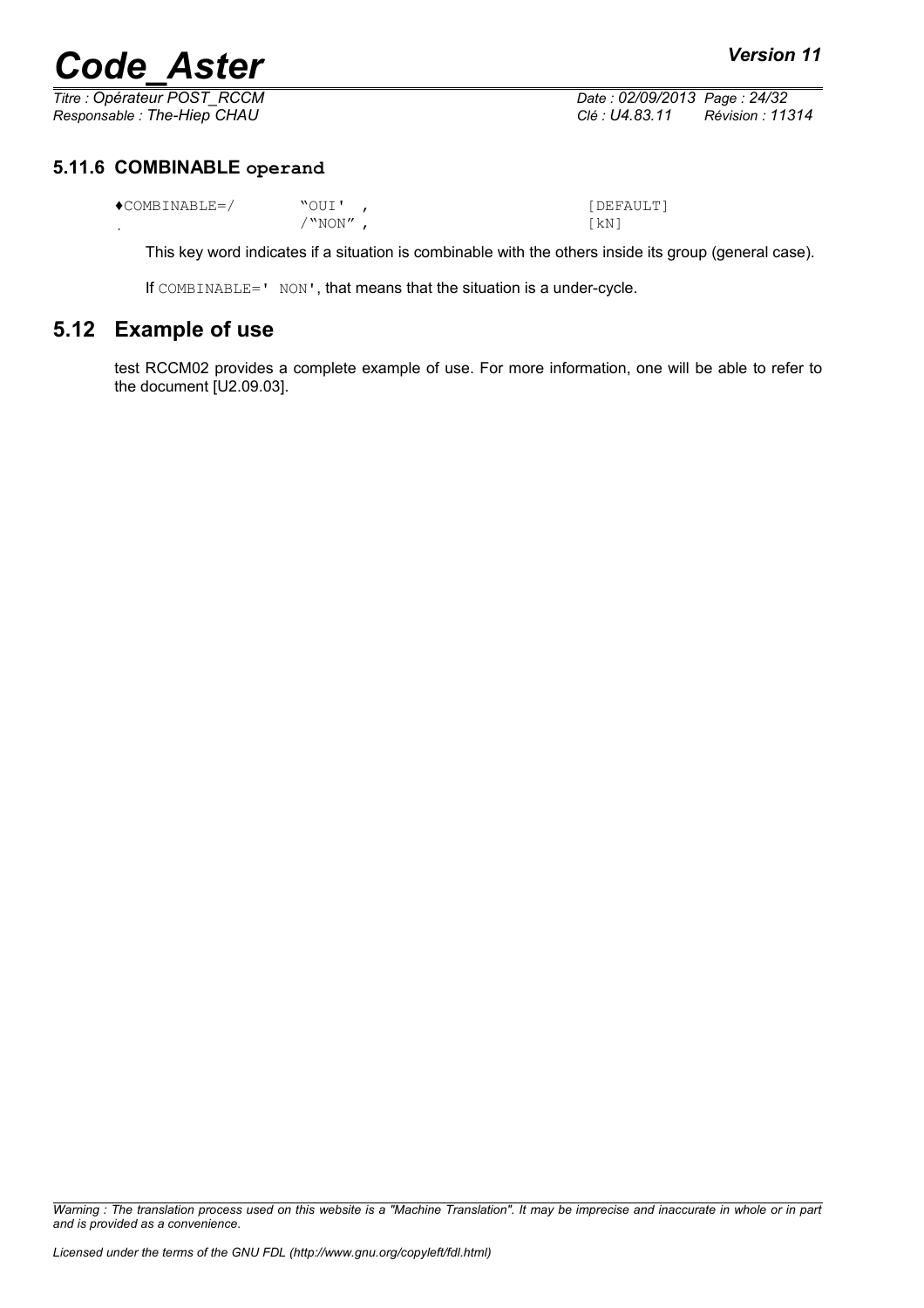*Titre : Opérateur POST\_RCCM Date : 02/09/2013 Page : 25/32 Responsable : The-Hiep CHAU Clé : U4.83.11 Révision : 11314*

## <span id="page-24-2"></span>**6 Operands specific to the results of the type UNITAIRE**

### **6.1 Preliminaries**

<span id="page-24-1"></span>One supposes here that the computation of the component was carried out in *Code\_Aster* (operating of a statement of the stresses on a segment chosen by the user), or comes from one request to data base OAR [bib1], in whom can be stored profiles of stresses. One uses here a common specification of the form of the results resulting from these two paths.

Computations 2D or 3D of the component are to be made only for unit loadings (forces and unit total moments applied to the limits of the model, by connections 3D beam for example). It are combined then linearly according to the values of the forces and moments resulting from computation beam of the pipework, for all the loadings intervening in the situations of computation. Attention, **the reference used for computation 2D or 3D must be coherent with that in which are expressed the total forces resulting from computation beam.** 

Preliminary computations to carry out in *Code\_Aster* or to extract from data base OAR (so available):

- Computation of the stresses for each unit loading, by a model 2D or 3D elastic.
- Computation of each thermal transient, on the same mesh 2D or 3D.

The data necessary to postprocessing are summarized here (and detailed in the following paragraph):

- The material (presumedly single initially) that the segment of study crosses: isotropic elastic material for which it is necessary to add the curve of fatigue,  $E$  REFE, M\_KE and N\_KE.
- The scenario of operation (available in OAR) containing the list of the situations: •For each situation:
	- •Many occurrences of each situation.
	- •Pressure and average temperature of each stabilized state.
	- •List mechanical loadings of each stabilized state.
	- •The group of membership of the situation.
	- •The associated thermal transient.
- The definition of each mechanical loading (including the seisme), located by its number, with for information the name of the loading case, and the load vector force generalized corresponding with this loading, to apply to the limits of the model.
- Results of computations for each unit mechanical loading (extraction of the values of the stresses on a segment chosen by the user of the model 2D or 3D).
- Results of thermal computations: extraction of the stresses on a segment of the model finite elements 2D or 3D. There is thus a thermal computation by transient.

#### **Note:**

•

*Method UNITAIRE of operator POST\_RCCM considers the mechanical and thermal stresses separately contrary to the method "EVOLUTION" which considers the total stresses. What results in maximizing the maximum amplitudes of variation of stresses considered and, consequently, the elastoplastic concentration factor Ke used in the computation of the factor of use.*

*Conservatism, desired, of method "UNITAIRE" can thus prove to be excessive. It is advisable to be vigilant on its use when the amplitudes of variation of the calculated stresses are too important.*

#### **6.1.1 Option PM\_PB**

<span id="page-24-0"></span>Option allowing to calculate the criteria of level 0 which aim at securing the material against the damages of excessive strain, plastic instability and elastic and elastoplastic instability. These criteria

*Warning : The translation process used on this website is a "Machine Translation". It may be imprecise and inaccurate in whole or in part and is provided as a convenience.*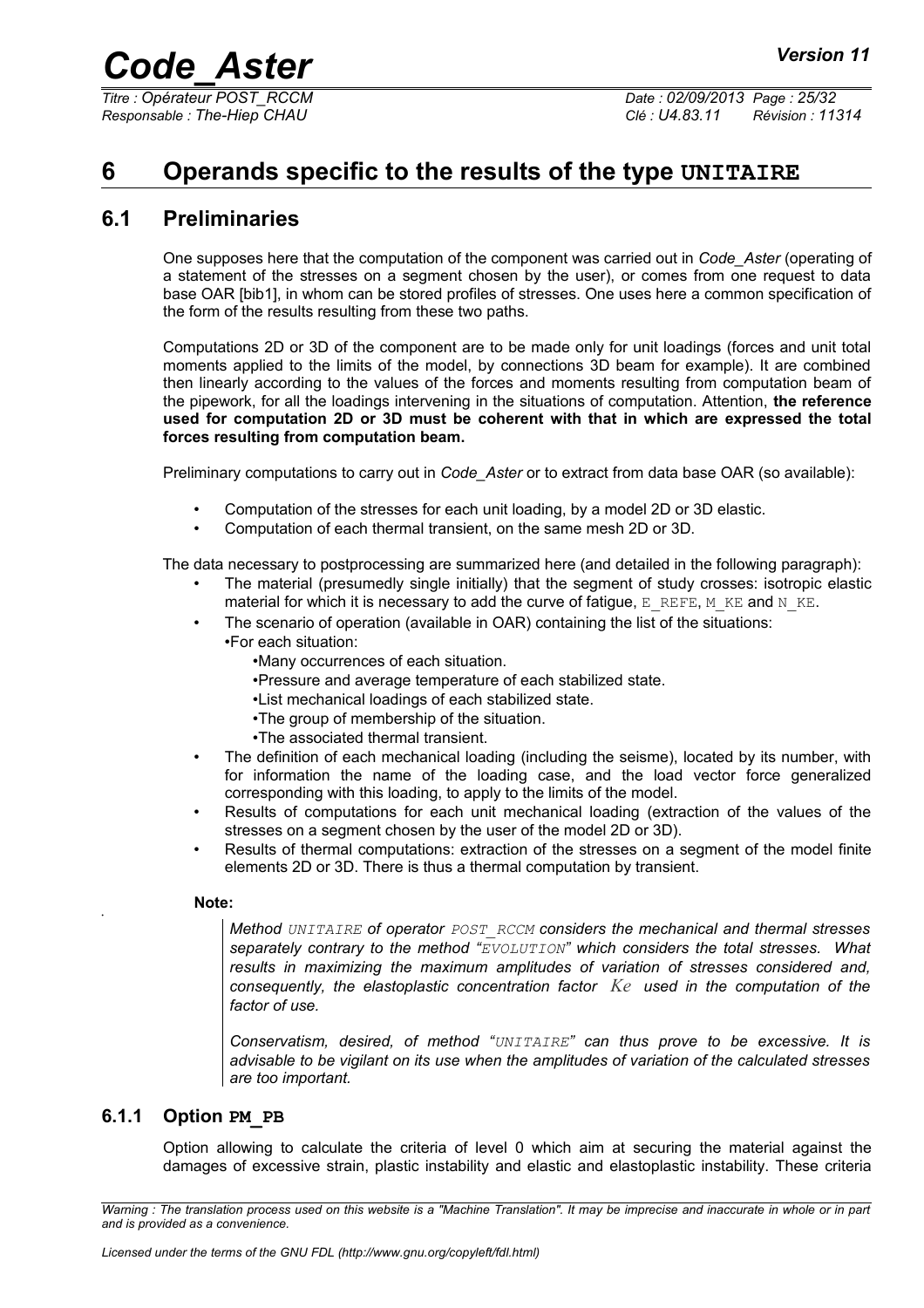*Titre : Opérateur POST\_RCCM Date : 02/09/2013 Page : 26/32 Responsable : The-Hiep CHAU Clé : U4.83.11 Révision : 11314*

require the computation of the equivalent stresses of membrane *Pm* , local membrane *Pl* , bending *Pb* and membrane plus bending  $Pm + Pb$ .

#### **6.1.2 Option SN**

<span id="page-25-4"></span>Option allowing to calculate the criteria of level *A* (except fatigue) which aim at securing the material against the damages of progressive strain. They require the computation of the amplitude of variation of stress linearized in a point, noted *Sn* . Under certain conditions, this option also allows the computation of *Sn*\* (if presence of the key word factor RESU\_THER) and the thermal ratchet (if presence of the key word factor RESU\_THER and of a pressure PRES\_A/PRES\_B under the key word factor SITUATION).

#### **Note:**

*With the option " SN ", computation is done without combination between the definite situations: each situation will be treated successively. To have the quantities with combination between each situation, the option should be used " TIRES ".*

#### **6.1.3 Option TIRES**

<span id="page-25-3"></span>the fatigue analyzes (option "TIRES") are carried out within the meaning of the RCCM B3200 on the segment of analysis. Two fictitious transients are thus identified to combine two situations between them [R7.03.03].

The parameters of table result product are described in paragraph [6.10.1.](#page-29-0)

#### **6.2 Operand MATER**

<span id="page-25-2"></span>♦MATER=mat

Name of the material containing, for the analyzed segment, the characteristics defined under key WORD ELAS and RCCM Of DEFI\_MATERIAU [U4.43.01] (E, NU, ALPHA, WOHLER, E\_REFE, M\_KE, N\_KE, SM)

#### **Remark on the curves of fatigue:**

*Question of the prolongation of the curve of fatigue and the notion of limit of endurance are discussed in the § [4.1.1](#page-11-0) .*

### **6.3 Operand SY\_MAX**

<span id="page-25-1"></span>◊SY\_MAX=symax ,

conventional Limit of elasticity for the maximum temperature reached during the cycle. This operand is used only for the computation of the thermal ratchet (cf  $\S$  [4.1.4.2\)](#page-13-2). If elastic limit SY\_MAX is not defined, one SY\_02 takes the value defined under the operand of key word RCCM in DEFI\_MATERIAU [U4.43.01]; if this operand is not either defined, the computation of the thermal ratchet is impossible.

### **6.4 Operand TYPE\_KE**

<span id="page-25-0"></span>◆ TYPE KE=/ "KE\_MECA", [DEFAULT]

 $/$ "KE\_MIXTE"

the elastoplastic factor of correction *Ke* can be calculated in two ways [R7.04.03]:

- $KE$  MECA : it is the original method, only available in the previous versions to version 7.2;
- $KE$  MIXTE : this method breaks up the amplitude of variation of the alternating loads into a thermal part and a mechanical part. It is authorized since the modifying 1997 of the RCC-M.

*Warning : The translation process used on this website is a "Machine Translation". It may be imprecise and inaccurate in whole or in part and is provided as a convenience.*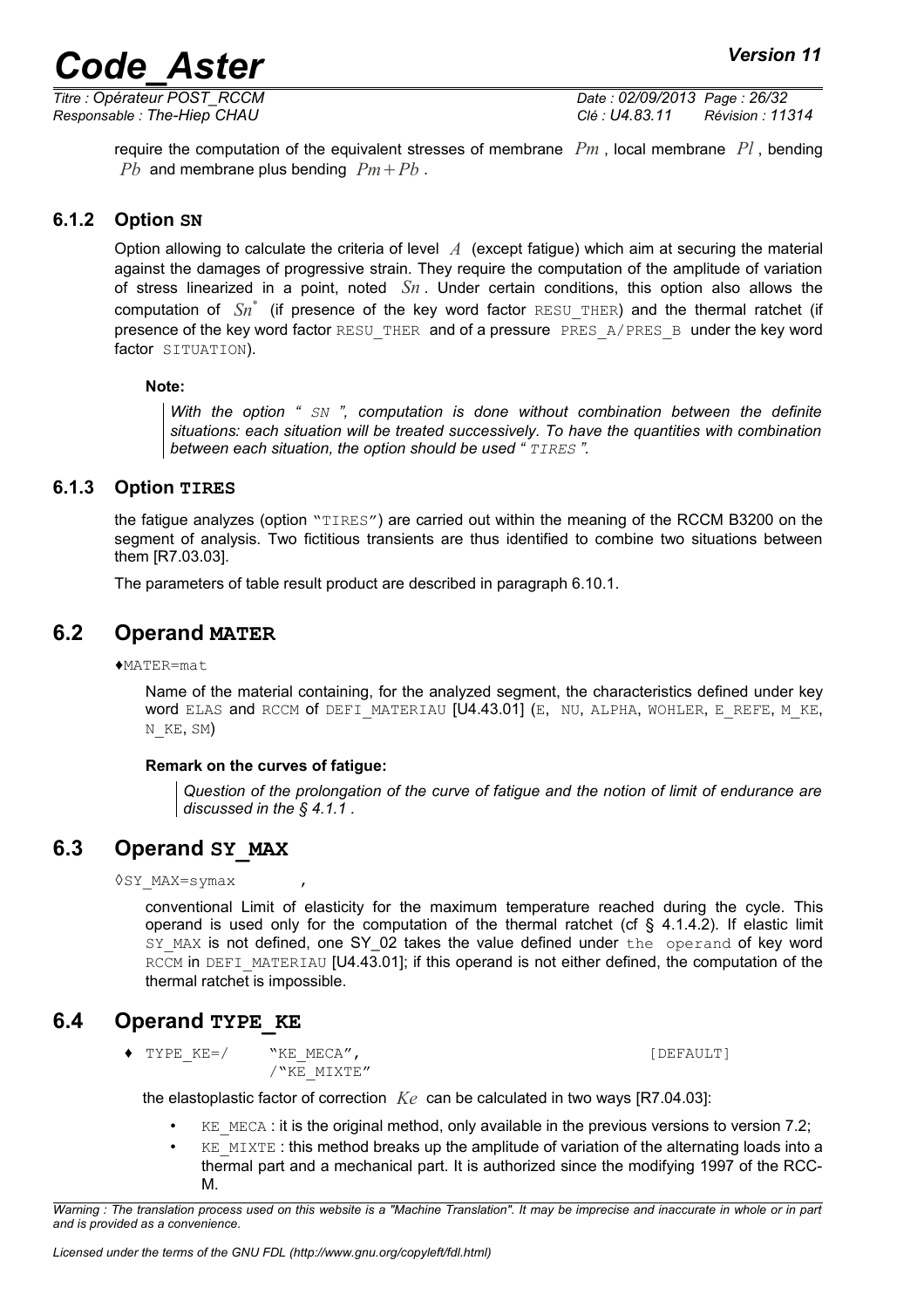*Titre : Opérateur POST\_RCCM Date : 02/09/2013 Page : 27/32 Responsable : The-Hiep CHAU Clé : U4.83.11 Révision : 11314*

#### **6.5 Key word CHAR\_MECA**

<span id="page-26-5"></span>This key word factor makes it possible to define, for each mechanical loading appearing in the situations, the torsors applied to the limits of the model, resulting from computations of type beam. It is répétable as many times as there are mechanical loadings different as a whole from the situations.

#### **6.5.1 Operand NUME\_CHAR**

<span id="page-26-4"></span>Number of the mechanical loading. This number is used to define the loadings associated with each situation (see key word SITUATION).

#### **6.5.2 Operand NOM\_CHAR**

<span id="page-26-3"></span>Name (optional) of the mechanical loading.

#### **6.5.3 Operands MX/MY/MZ/FX/FY/FZ**

<span id="page-26-2"></span>

| ٠         | MX=mx                 | [R] |
|-----------|-----------------------|-----|
|           | $\blacklozenge$ MY=my | [R] |
| $\bullet$ | MZ=mz                 | [R] |
|           | $\lozenge$ FX=fx      | [R] |
|           | $\Diamond$ FY=fy      | [R] |
| ♦         | $FZ = fz$             | [R] |

generalized Forces resulting from computations from line of pipework, standard beam, for each loading, to apply to the profiles of stresses provided under RESU MECA UNIT, by linear combination.

Attention, this supposes that these values are provided in a coherent reference with that used for the modelization 2D or 3D of the component.

Among these forces one finds also the results of computations for each seisme: moments for each component of each seisme, the inertial response and displacements of anchorages.

#### **6.5.4 Operands MX\_CORP/MX\_TUBU, MY\_CORP/MY\_TUBU,…**

<span id="page-26-1"></span>

| MX CORP=mx             | [R] |
|------------------------|-----|
| MY CORP=my             | [R] |
| $MZ$ CORPS=mz          | [R] |
| $QFX$ CORPS= $fx$      | [R] |
| ♦<br>FY CORP=fy        | [R] |
| $\Diamond$ FZ CORPS=fz | [R] |
| MX TUBU=mx             | [R] |
| MY TUBU=my<br>٠        | [R] |
| MZ TUBU=mz             | [R] |
| ♦<br>FX TUBU=fx        | [R] |
| ♦<br>FY TUBU=fy        | [R] |
| ♦<br>FZ TUBU=fz        | [R] |

generalized Forces applied to the body and the pipe of a bypass. Their meaning identical to that of the operands , MY,… is MX used for the lines of pipework.

In the case or these operands are used, the tables of results corresponding (TABL MX TUBU, TABL\_MX\_CORP,...) must be specified under key word RESU\_MECA\_UNIT.

#### **6.6 Key word RESU\_MECA\_UNIT**

<span id="page-26-0"></span>

| RESU MECA UNIT= F (              |         |
|----------------------------------|---------|
| / ◆ TABL MX=tabsigmx             | array   |
| $\blacklozenge$ TABL MY=tabsigmy | [array] |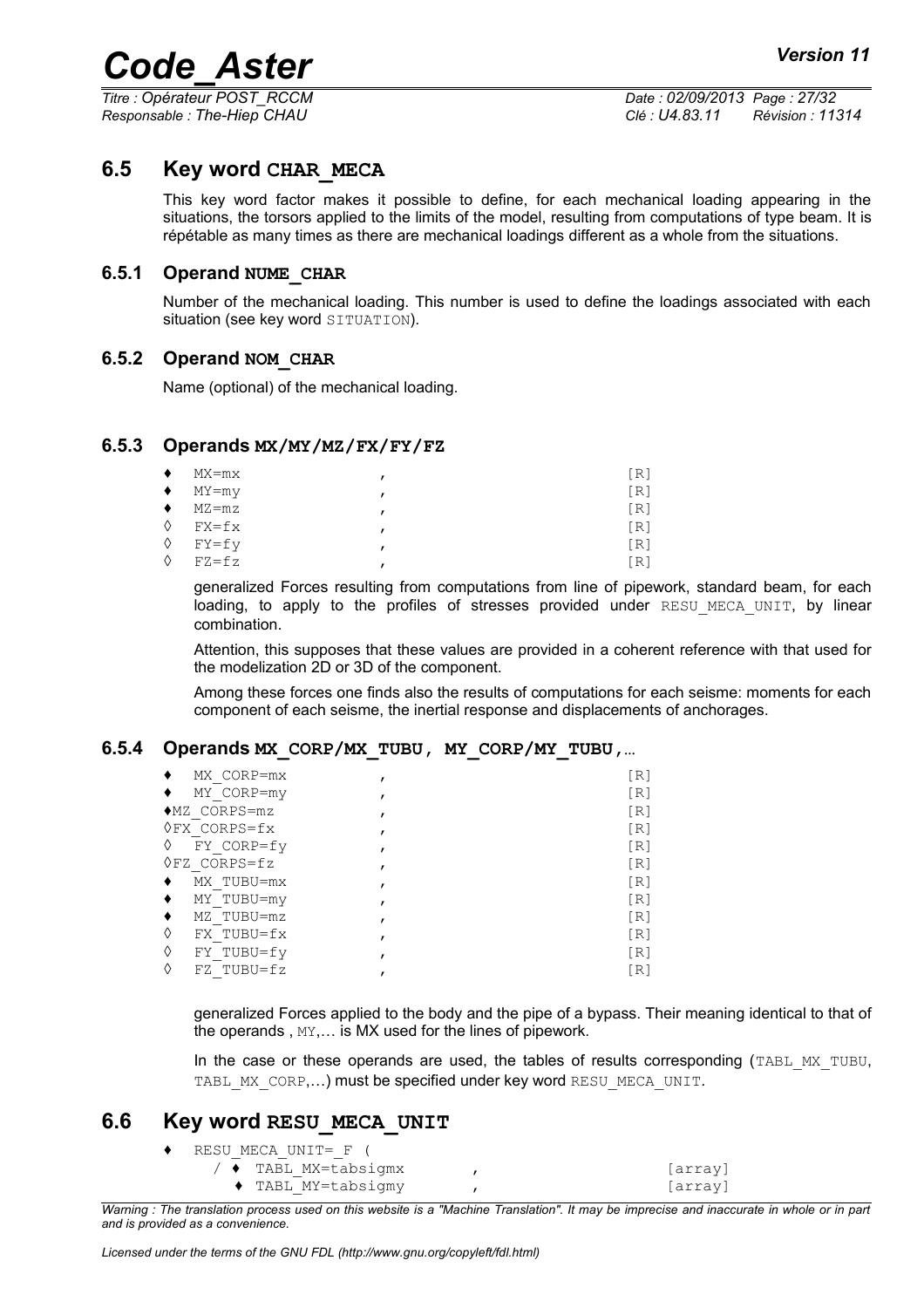| Titre : Opérateur POST_RCCM |                           |              | Date: 02/09/2013 Page: 28/32 |                        |
|-----------------------------|---------------------------|--------------|------------------------------|------------------------|
| Responsable: The-Hiep CHAU  |                           |              | Clé : U4.83.11               | <b>Révision: 11314</b> |
|                             | TABL MZ=tabsigmz          | $\mathbf{r}$ | [array]                      |                        |
| ♦                           | TABL FX=tabsigfx          |              | [array]                      |                        |
| ♦                           | TABL FY=tabsigfy          |              | [array]                      |                        |
| ♦                           | TABL FZ=tabsigfz          |              | [array]                      |                        |
|                             | TABL PRES=tabsigpr        |              | [array]                      |                        |
|                             | / ◆ TABL MX CORP=tabsigmx |              | [array]                      |                        |
|                             | TABL MY CORP=tabsigmy     |              | [array]                      |                        |
|                             | TABL MZ CORP=tabsigmz     |              | [array]                      |                        |
| ♦                           | TABL FX CORP=tabsigfx     |              | [array]                      |                        |
|                             | TABL FY CORP=tabsigfy     |              | [array]                      |                        |
| ♦                           | TABL FZ CORP=tabsigfz     |              | [array]                      |                        |
|                             | TABL MX TUBU=tabsigmx     |              | [array]                      |                        |
|                             | TABL MY TUBU=tabsigmy     |              | [array]                      |                        |
|                             | TABL MZ TUBU=tabsigmz     | $\mathbf{r}$ | [array]                      |                        |
|                             | TABL FX TUBU=tabsigfx     |              | [array]                      |                        |
| ♦                           | TABL FY TUBU=tabsigfy     | $\mathbf{r}$ | [array]                      |                        |
| ♦                           | TABL FZ TUBU=tabsigfz     |              | [count]                      |                        |
|                             | TABL PRES=tabsigpr        |              | [array]                      |                        |
|                             |                           |              |                              |                        |

This key word factor allows to provide the profiles of stresses on the segment chosen, resulting from unit mechanical computations is on line of pipework (TABL MX, TABL MY...), that is to say on bypass (TABL\_MX, CORPS, TABL\_MX\_TUBU…).

For the realization of these computations, it is recommended 3D to apply to the limits of the model connections of type 3D-beam with specific discrete elements. One of these elements is embedded, and to the other, one applies unit generalized forces. In the case of a bypass, one of the ends of the body is blocked, the generalized forces being applied to the other end of the body and the end of the pipe.

Let us note that it is of use in computations RCCM of type pipework to consider only the moments, this is why the key words of the type TABL FX, TABL FY TABL FZ are optional. TABL PRES corresponding to a computation under pressure interns unit, without forgetting the basic effect.

### **6.7 Key word RESU\_THER**

<span id="page-27-4"></span>This key word factor makes it possible to define the results of thermal computations. It is répétable as many times as there are different thermal computations.

#### **6.7.1 Operand NUME\_RESU\_THER**

<span id="page-27-3"></span>♦ NUME\_RESU\_THER=numtran [I]

Number of the thermal transients. This number is used to identify the thermal transient associated with each situation (see key word SITUATION).

#### **6.7.2 Operand TABL\_RESU\_THER**

<span id="page-27-2"></span>◆ TABL RESU THER=table (tabl post releve)

Counts resulting from POST\_RELEVE\_T, containing for each transitory thermal computation, the statement of the stresses due to the thermal loading on the section of the mesh 2D or 3D chosen by the user at various times of the transient. The origin of the section must be the internal skin.

#### **6.8 Key word SEISME**

<span id="page-27-1"></span><span id="page-27-0"></span>Only one loading of the type SEISME can be defined by group of situations.

#### **6.8.1 Operands NUME\_SITU/NOM\_SITU/NB\_OCCUR/NB\_CYCL\_SEISME**

| NUME SITU=numsitu |      |
|-------------------|------|
| VNOM SITU=nomsitu | [kN] |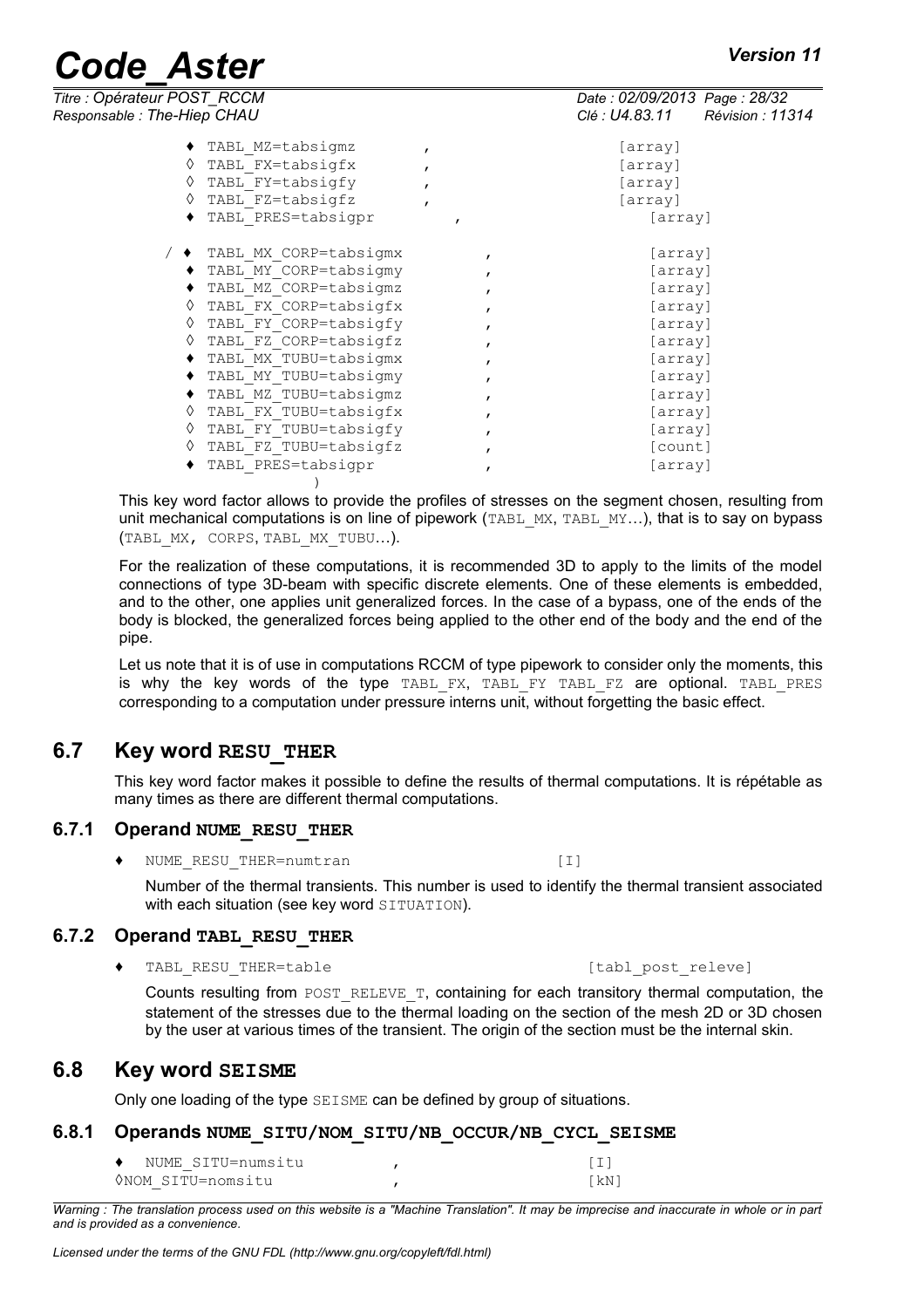*Titre : Opérateur POST\_RCCM Date : 02/09/2013 Page : 29/32 Responsable : The-Hiep CHAU Clé : U4.83.11 Révision : 11314*

♦ NB\_OCCUR=nbocc , [I]  $\triangleleft$ NB CYCL SEISME = nbsss,  $[1]$ 

Number of the situation, and name (indicative). nbocc corresponds to the number of occurrences of the situation. NB CYCL SEISME is the number of cycles associated for each occurrence with the seisme, considered as under-cycles in the computation of the factor of use.

#### **Notice on the seisme:**

*Only one loading of the type* SEISME *can be defined by group of situations. On the other hand it is possible SEISME to define several groups of situations comprising each one in more the one loading of* the type *.*

#### **6.8.2 Operands CHAR\_ETAT**

<span id="page-28-3"></span>◆ CHAR ETAT= (list num char meca), [L\_I]

List of the mechanical numbers of loadings (corresponding to key word NUME CHAR of the key word factor CHAR\_MECA) associated with the situation of seisme.

The mechanical loadings are combined with a quadratic sum.

#### **6.8.3 Operand NUME\_GROUPE**

<span id="page-28-2"></span>♦ NUME\_GROUPE=numgroup , [I] Number of group of situation for the seisme.

#### **6.9 Key word SITUATION**

<span id="page-28-1"></span>This key word factor makes it possible to define the situations. It is répétable as many times as there are situations.

#### **6.9.1 Operands NUME\_SITU/NOM\_SITU/NB\_OCCUR**

<span id="page-28-0"></span>

| • NUME SITU=numsitu      |      |
|--------------------------|------|
| ONOM SITU=nomsitu        | [kN] |
| $\bullet$ NB OCCUR=nbocc |      |

Number of the situation, and name (indicative). nbocc corresponds to the number of occurrences of the situation.

#### **6.9.2 Operands PRES\_A/PRES\_B/TEMP\_REF\_A/TEMP\_REF\_B**

<span id="page-28-5"></span>

| ◆PRES A=pressa                | 「R ]       |
|-------------------------------|------------|
| $\blacklozenge$ PRES B=pressb | 「R]        |
| VTEMP REF A=tempa             | $\sqrt{R}$ |
| ◊TEMP REF B=tempb             | [R]        |

Temperatures (stabilized) and pressures associated with each of the two stabilized states of the situation. The temperatures are used for the computation of materials properties with the two stabilized states; operands  $TEMP$  REF A and  $TEMP$  REF B are thus useful only if materials properties depend on the temperature (operand RCCM\_FO of DEFI\_MATERIAU).

#### **6.9.3 Operands CHAR\_ETAT\_A/CHAR\_ETAT\_B**

<span id="page-28-4"></span>

| CHAR ETAT A=           | (list num char meca), | [L, I]        |
|------------------------|-----------------------|---------------|
| $\bullet$ CHAR ETAT B= | (list num char meca), | $[L \quad I]$ |

List of the mechanical numbers of loadings associated in each stabilized state. These numbers correspond to key word NUME\_CHAR of the key word factor CHAR\_MECA.

In the general case, only one mechanical loading is associated in each stabilized state.

*Warning : The translation process used on this website is a "Machine Translation". It may be imprecise and inaccurate in whole or in part and is provided as a convenience.*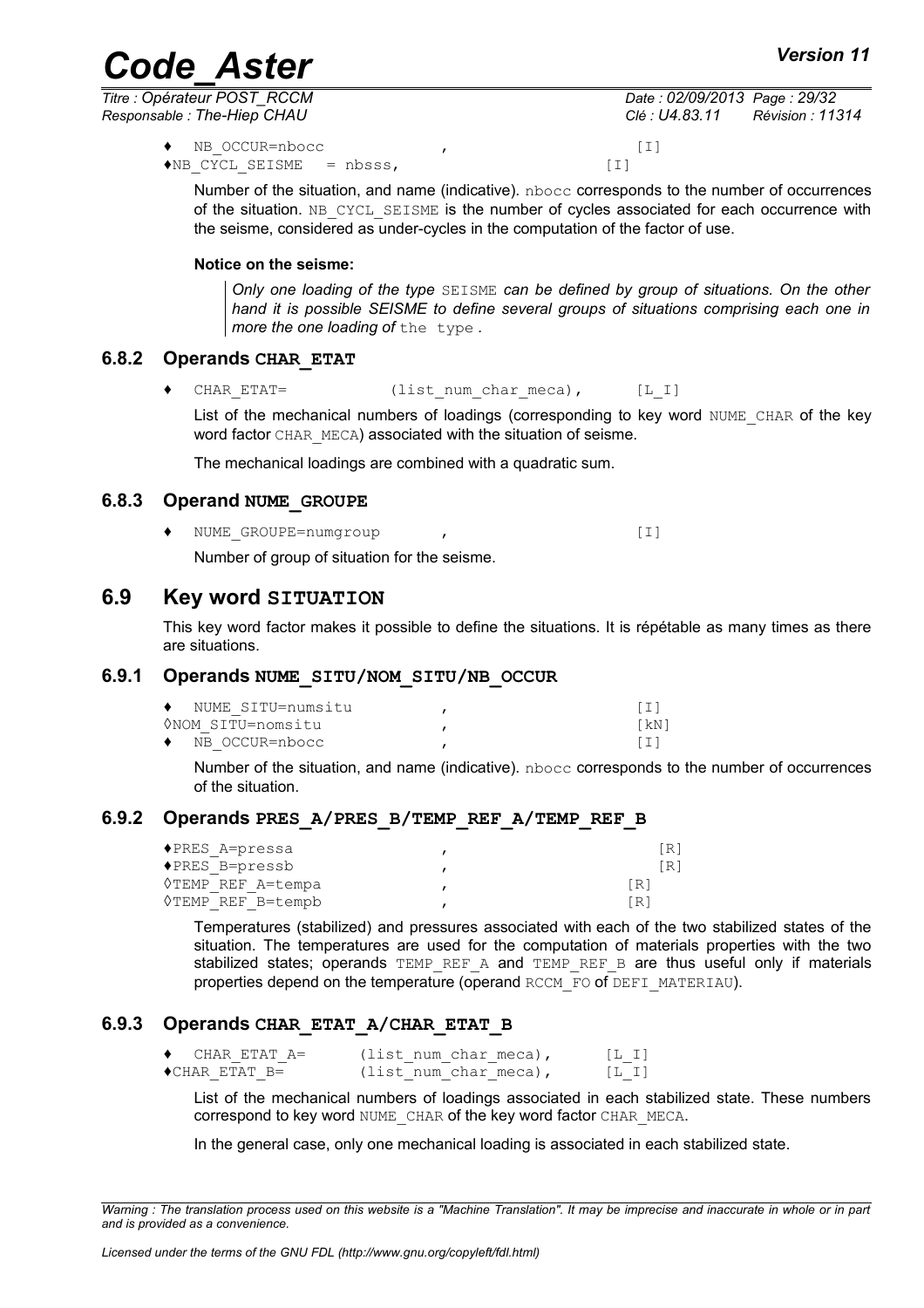*Titre : Opérateur POST\_RCCM Date : 02/09/2013 Page : 30/32 Responsable : The-Hiep CHAU Clé : U4.83.11 Révision : 11314*

#### **6.9.4 Operand NUME\_RESU\_THER**

<span id="page-29-4"></span>◊ NUME\_RESU\_THER=liste\_num\_tran [L\_I]

Lists numbers of thermal transients associated with the situation. There can be 0 or 1 transient section by section of line (what corresponds to mesh groups) for each situation. These numbers correspond to key word NUME\_RESU\_THER of the key word factor RESU\_THER.

If for a given situation, there are physically two transients for a section, like heating-cooling for example, it is of use in B3600 to combine these two transients in only one.

#### **6.9.5 Operand NUME\_GROUPE/NUME\_PASSAGE**

- <span id="page-29-3"></span>◊ NUME\_GROUPE=numgroup , [I]
- ◊ NUME\_PASSAGE= (num1, num2), [L\_I]

Number of group of situation for each situation. The situations of two different groups cannot be combined between them, except if there exists a situation of transition.

For the situations of transition, num1 and num2 indicate the two numbers of groups connected by this situation. This situation belongs to the two groups between which it defines the transition. A situation of transition is defined, like any other situation, by two lists of loadings and a thermal transient.

A situation can belong to two different groups without to be a situation of transition between these groups.

**Note:**

*It is not possible to define more than three different groups of situations.*

#### **6.9.6 COMBINABLE operand**

<span id="page-29-2"></span>

| $\bigcirc$ COMBINABLE=/ | "OUI'   | [DEFAULT] |
|-------------------------|---------|-----------|
|                         | ' "NON" | ⊺kN i     |

<span id="page-29-1"></span>This key word indicates if a situation is combinable with the others inside its group (general case). If COMBINABLE=' NON', that means that the situation is a under-cycle.

### **6.10 Count produced and example**

#### **6.10.1 Counts produced**

<span id="page-29-0"></span>the array produced by POST\_RCCM depends on the Computation option and the type on result required under operand TYPE\_RESU:

• if TYPE\_RESU=' VALE\_MAX' (option by default): the table is simple and comprises only the maximum parameters  $(PM, SN, FU)$  at the two ends on all the situations considered;

• if TYPE\_RESU=' DETAILS' : the table is much richer. It comprises all the calculated parameters, for each combination of situation, with or without seisme. For the option FATIGUE, it is then strongly recommended to print the table with successive filters so that it is easily exploitable.

- Option "PM\_PB": the parameters of the array are either the maximum values of PM, PB and PMPB ("VALE\_MAX"), or these quantities for each situation ("DETAILS").
- Option "SN": the parameters of the array are either the maximum values of  $Sn$  and  $Sn^*$ ("VALE\_MAX"), or these quantities for each situation with or without seisme ("DETAILS").

If they are calculated, the quantities associated with the thermal ratchet appear in the array. For each end of each segment of analysis appear the elastic limit SY, the amplitude of variation of the stress of origin thermal  $SP$  THER, the maximum of general membrane stress due to pressure SIGM M PRES and two acceptable values maximum of the amplitude of variation of the thermal

*Warning : The translation process used on this website is a "Machine Translation". It may be imprecise and inaccurate in whole or in part and is provided as a convenience.*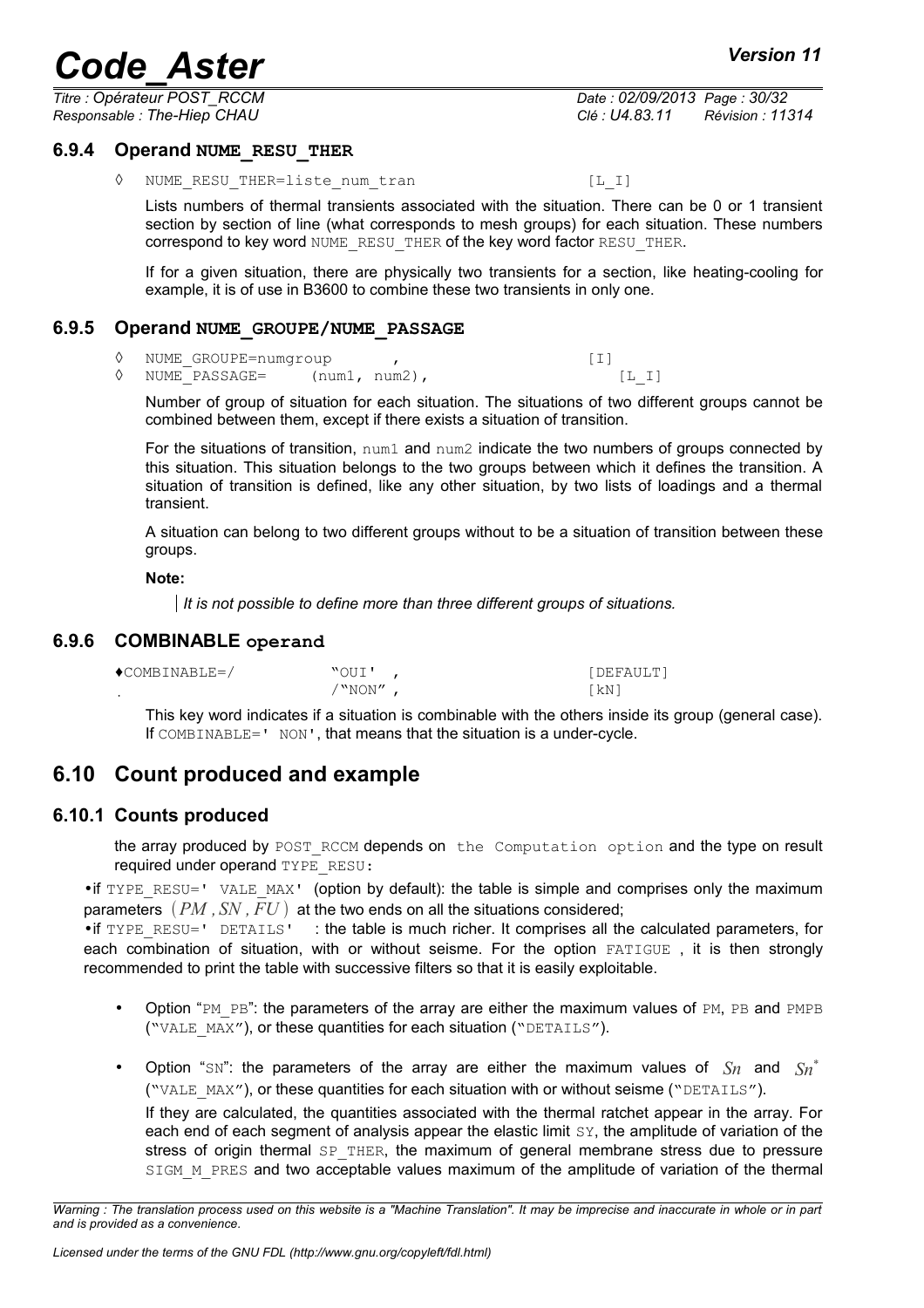*Titre : Opérateur POST\_RCCM Date : 02/09/2013 Page : 31/32 Responsable : The-Hiep CHAU Clé : U4.83.11 Révision : 11314*

> stress calculated either by supposing a linear variation in temperature in wall (VALE\_MAXI\_LINE), or by supposing a parabolic variation in temperature in wall (VALE\_MAXI\_PARAB).

- Option " TIRES ": if TYPE RESU=' DETAILS', it is recommended to print the table with successive filters so that it is easily exploitable.
	- **Printing of the maximum one:** S I TYPE RESU=' MAX' or with a filter in IMPR TABLE : FILTRE= F (NOM PARA=' TYPE', VALE K=' MAXI' ), the produced array contains the following parameters: PM\_MAX, PB\_MAX, PMB\_MAX, SM, SN/3SM, SN\_MAX, SN\*\_MAX, SP\_MAX, KE\_MAX, SALT\_MAX and FACT\_USAGE\_CUMU.
	- **Printing of the quantities of each situation:** with a filter in IMPR TABLE : FILTRE= ( F (NOM PARA=' TYPE', VALE K=' SITU' ), \_F (NOM\_PARA=' SEISME', VALE\_K=' AVEC' *or* " SANS") ), the produced array contains the following parameters for each situation (with or without seisme): PM, PB, PMB, SN, SN\*, SP, KE MECA, SALT and FACT USAGE.
	- **Printing of the quantities of each combination of situations:** with a filter in IMPR TABLE

```
:
FILTRE= ( F (NOM PARA=' TYPE', VALE K=' COMB' ),
                        _F (NOM_PARA=' SEISME', VALE_K=' AVEC' or "
SANS") ), 
the produced array contains the following parameters for each combination of situations (with
```
or without seisme): SN, SP1 IJ, SP2 IJ, SALT1 IJ and SALT2 IJ. Columns NUME SITU I and NUME SITU J define the situations considered. SP1 IJ and SP2 IJ correspond respectively to parameter SP of the two definite fictitious transients to combine the situations I and J. In the same way for SALT1 IJ and SALT2 IJ.

#### **6.10.2 Follow-up of computations**

<span id="page-30-1"></span>Of much additional information can be found in the message file if  $INFO=2$ , in particular for the option FATIGUE.

One can thus follow the processing successively:

•situation of seisme ( PM, SN, SALT ,…)

•of each situation

•of each combination of situations

At the conclusion of this first stage, the matrix of the factors of use of each combination of situations is built. One can then visualize the successive elimination of the situations more penalizing until exhaustion of the numbers of occurrence.

#### **6.10.3 Example**

<span id="page-30-0"></span>tests RCCM04 and RCCM07 provide complete examples of use. For more information, one will be able to also refer to the document [U2.09.03].

*Warning : The translation process used on this website is a "Machine Translation". It may be imprecise and inaccurate in whole or in part and is provided as a convenience.*